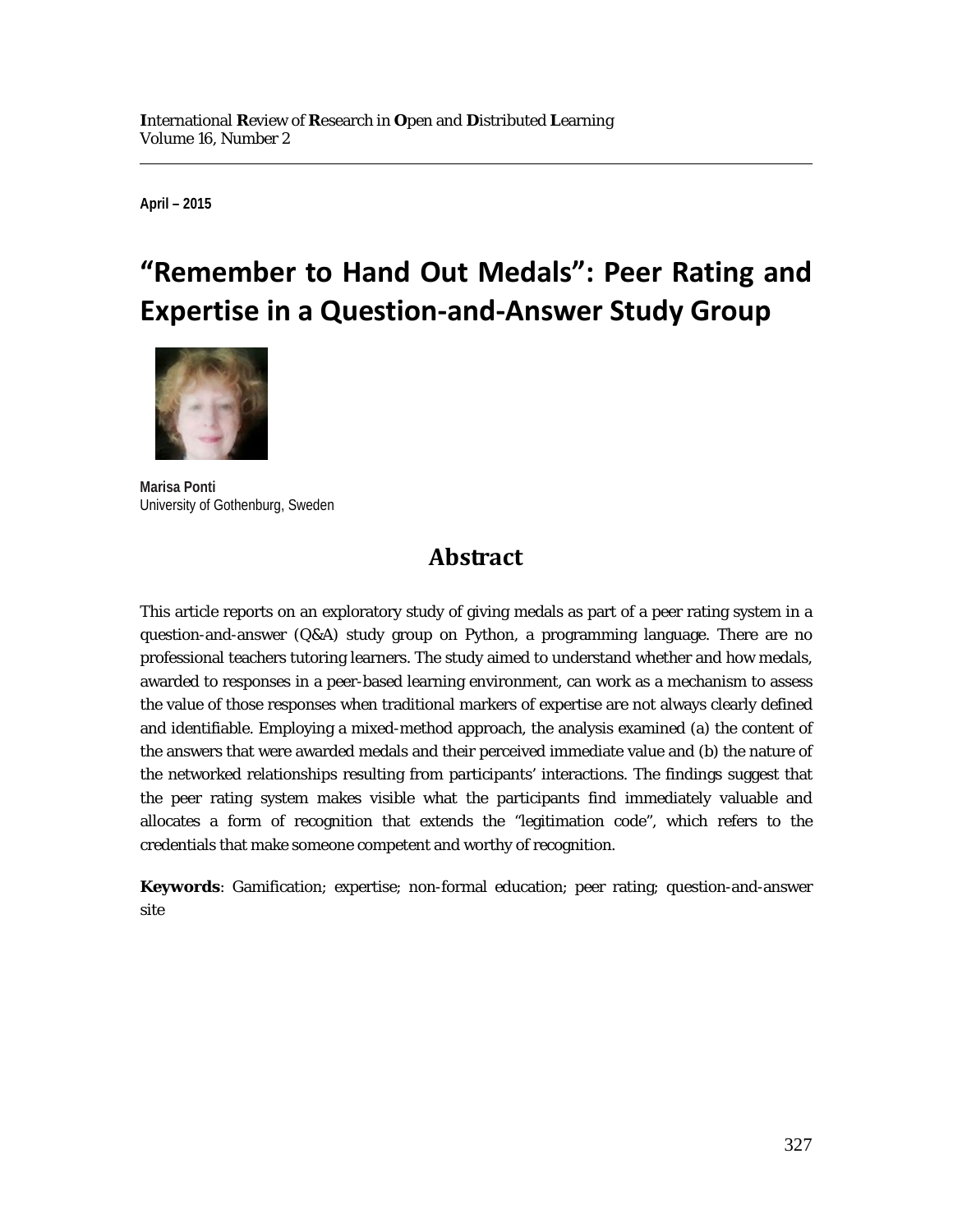### **Introduction**

In formal education, one of the long-established roles of teachers is to act as "gatekeepers", that is as central knowledge filters who direct students to content they have vetted based on established quality criteria and who evaluate students' work through institutionalized assessment procedures. Built on the assumption of the scarcity of information and expertise (Weller, 2011), the model of traditional gatekeeper oversight is made untenable in a networked environment where participants share information from a plurality of sources they have direct access to. Furthermore, emergent technologies are also claimed to disrupt the notion that learning should be controlled by traditional gatekeepers, as information and "knowledgeable others" are available on online networks (Kop, Fournier, & Fai Mak, 2011). This shift in information provision suggests circumstances under which uncredentialed sources can provide valuable information. The use of tools for crowdsourced evaluation can be seen as harnessing the ability of those providing useful information, even though they lack special training, credentials, or established offline reputation. It can be argued that the use of these tools can problematize the concept of expertise by calling into question several of the indicators upon which people have commonly relied to signal expertise, as well as the notions about the evaluation of which information is most valuable (Pure et al., 2013).

This article reports on an exploratory study of giving medals as part of a crowdsourced evaluation in a question-and-answer (Q&A) study group on Python, a programming language. Medals awarded to best responses denote a relationship between two or more study group participants. The goal of the study was to understand whether and how medals, awarded to responses in a peer-based learning environment, can work as a mechanism to assess the value of those responses when traditional markers of expertise are not always clearly defined and identifiable. For example, many participants do not provide information about their job titles and credentials, therefore their peers cannot focus on traditional markers of source expertise as the basis for assessing the value of responses. The overall goal is to develop a broader understanding of whether the use of medals legitimizes the answers provided by responders, regardless of their status and characteristics, and participates in changing the "legitimation code" (Maton, 2000), which refers to the credentials that make someone competent and worthy of recognition.

#### **Related Work**

To place the study presented here in context, an overview of social network question asking services and studies of their use are presented. The phenomenon of gamification in education and what research has revealed about it is then discussed.

#### **Social network question asking.**

Recently several scholars in the field of Computer Supported Cooperative Work (CSCW) have investigated social media question asking in a variety of platforms where participants ask and answer questions reciprocally. Participants can be identified either by using pseudonyms or by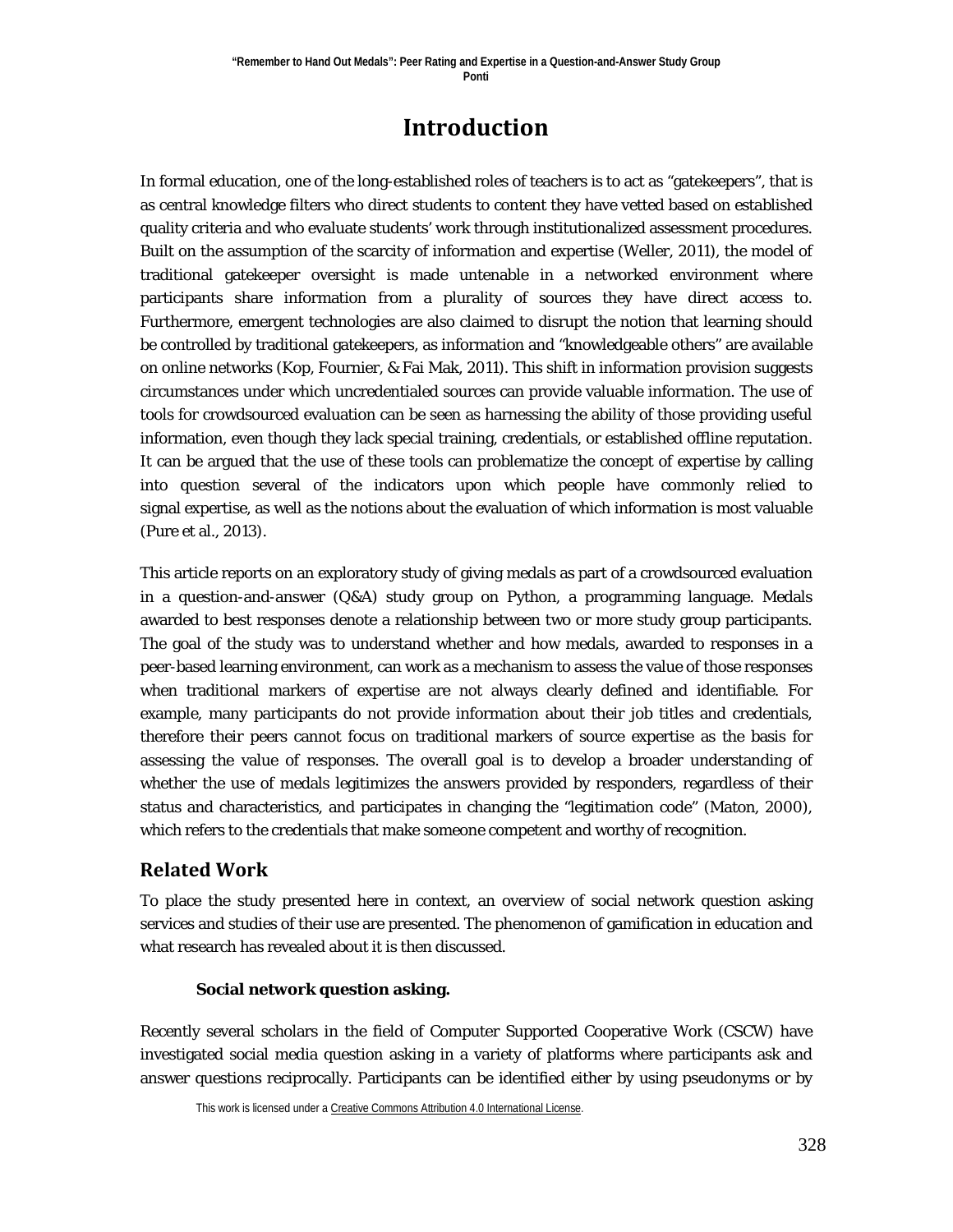their real names. They ask questions to their own social circle (Panovich, Miller, & Karger, 2012), strangers (Nichols & Kang, 2012) or topical experts (Mamykina et al., 2011). Motivations for participation in these sites can be either intrinsic (such as altruism or the desire to learn) or extrinsic (such as gaining reputation-enhancing benefits or rewards) (Mamykina et al., 2011). A stream of research has studied participants asking questions in general-purpose online social networks for information seeking. For example, Morris, Teevan, and Panovich (2010) conducted a survey study of how people used their status updates on Facebook and Twitter and found a majority of questions asking for recommendations and opinions. Panovich, Miller, and Karger (2012) examined the role of tie strength in responses to status message questions on Facebook, while Paul, Hong and Chi (2012) analyzed questions asked on Twitter and found that 42% of questions were rhetorical. Social media question asking in specific communities, such as the blind (Bigham et al., 2010) and mobile phone users (Lee, Kang, Yi, Yi, & Kantola, 2012), has also been a topic of inquiry.

This review is necessarily partial but reveals an apparent shortage of studies of social network question asking in educational settings. In education one of the most popular Q&A sites is Piazza (Barr & Gunawardena, 2013), which supports students in courses. Aritajati and Narayanan (2013) have also turned attention to a question and answer board called Green Dolphin, designed to facilitate students' collaborative learning of programming.

#### **Crowdsourced evaluation and gamification in education.**

Several Q&A sites (e.g., StackoverFlow and Yahoo! Answers) use systems for crowdsourced evaluation. Typically, they let large numbers of individuals, who usually do not know each other, assess the value of the provided answers. An evaluation often depends on one's interpretation of what is "valuable" in the provided answers. To motivate engagement in asking and providing good answers several Q&A sites use gamification mechanisms to retain and reward participants. The term *gamification* began to be used in the media in 2010 (Radoff, 2011) and has been defined as the use of game elements and game mechanics applied to non-game settings in order to improve user experience and engagement of participants (Deterding, Sicart, Nacke, O'Hara, & Dixon, 2011). These elements can include levels to define statuses of participants, scoreboards or points to track progress towards goals, badges to reward achievements, and leaderboards to compare progress with peers. The aim of gamification is to extract and adapt the game elements that make games enjoyable and fun and use them for learning (Simões, Redondo, & Vilas, 2012). Therefore, Simões, Redondo, and Vilas argue, students learn not by playing specific games, but they learn as if they were playing a game. In education gamification has also been considered as potentially useful for improving student engagement and motivation in classroom and online settings because it can allow teachers to situate learners in authentic environments where they can practice their skills, gain immediate feedback, earn recognition for doing well and feel good for overcoming a challenge (Kapp, 2012, p. 22). Although there is a vast literature on using games for learning, there is an apparent dearth of studies on the use of gamification in Q&A sites (e.g., 12), and in education (Ioana Muntean, 2011; Paisley, 2013). The study this article reports on adds to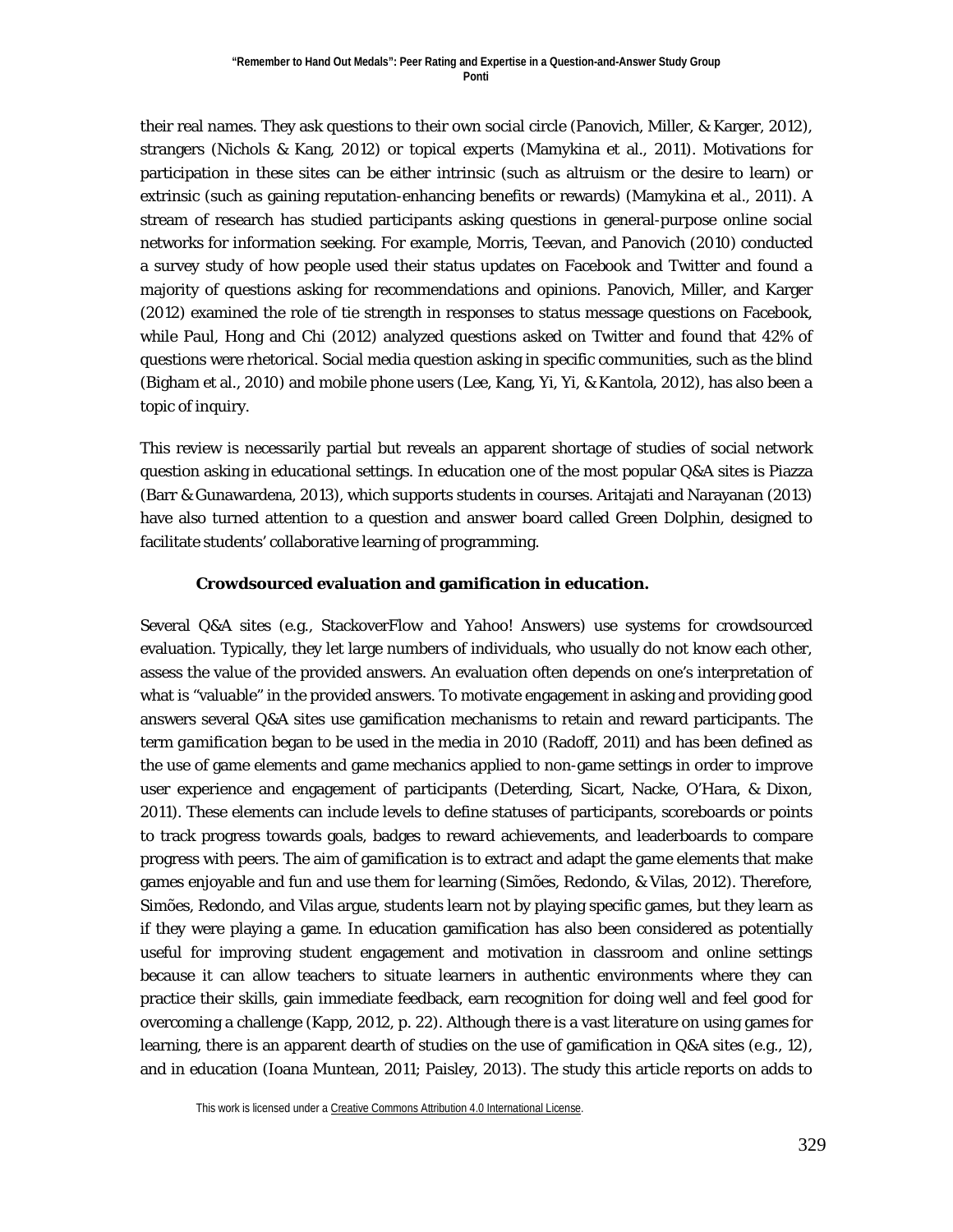the knowledge of social networking question asking in a study group by presenting findings from a mixed-method study that illustrate how participants used gamification elements to assess each other's responses.

#### **Overview of the Study Group MIT 619**

MIT 619 *A Gentle Introduction to Python* is a study group for individuals interested in learning the basic notions of Python. No prerequisites are supposed to be necessary aside from high school algebra. In this peer-based learning environment organized as a Q&A site there are no professional teachers or topical experts tutoring and assessing learners. The responsibility to run study groups is distributed across all the participants. Participants are expected to engage and help their peers. They ask questions, report problems and difficulties, share coding assignments, and link to external materials (Figure 1). In July 2014 the group had 2,113 registered members and 515 questions. The study group is named after the massive open online course (MOOC) with the same title (http://mechanicalmooc.org/) but is available as a standalone study group as well.

The study group is divided into two major sections. The section on the left side contains open questions and is updated in real time. The section on the right side contains closed questions (e.g., askers can close questions when they are satisfied with provided answers, or to be able to ask another question because they can have only one question open at a time). Closed questions can be as short as one question and one answer or as long as 30 posts. Each closed question has its own section that displays a top-level question followed by one or more answers, the best answers and the awarded medals (if any), and the names of askers and responders with their overall SmartScore. To credit responders who provide good answers the study group has a code of conduct encouraging participants to reward helpers with medals. When askers, or other participants, find an answer valuable they can click the "Best Response" button to reward it with a medal. The code of conduct allows each participant to give only one best response for each question but each question can have best responses by several different participants. When a response is marked as a best response the responder receives a medal. The number of medals received is one metric contributing to the SmartScore, a scoreboard that reflects the effort and ability participants apply to helping and being supportive of their peers. At the time of this writing, the overall SmartScore comprises participants' scores in three categories: teamwork, problem solving, and engagement. The scores for each of these three categories permit recognition based not only on medals awarded to answers, but also on the quality of interaction (being prompt and polite, for example), the willingness to contribute to solving problems, and the time spent on site. Members are ranked on their SmartScore and these ranks are visible not only to all registered members, but also to people who are not registered.

As a newcomer, a participant starts as Hatchling in all the three categories. For each category, new titles (e.g., Rookie, Recruit, and Life Saver) are issued when scores reach 20, 50, 75, and 90, with a participant holding a special and unique title if s/he scores 100 for a category.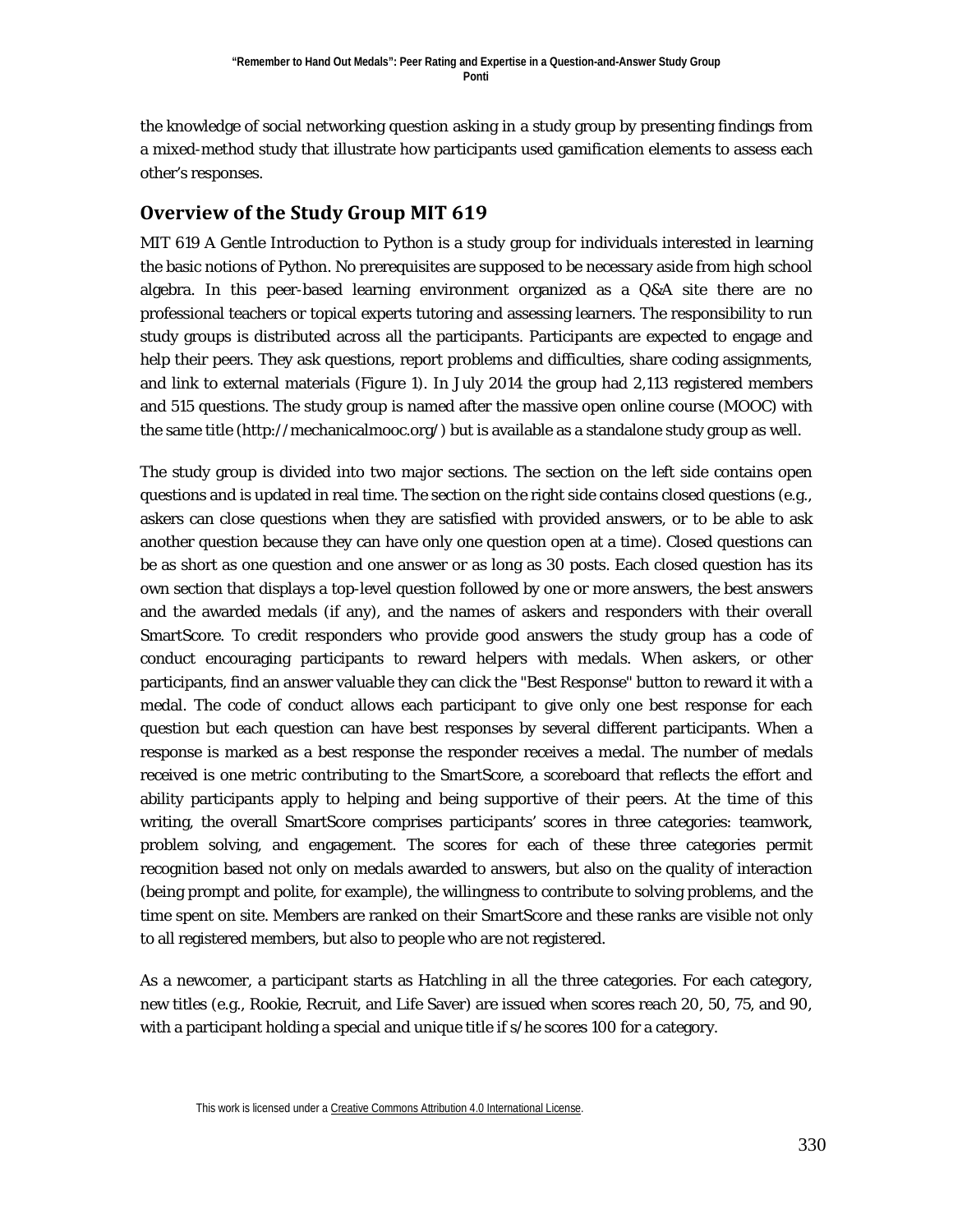

*Figure 1*. An example of question and answer.

## **Theoretical Perspective and Method**

Inspired by a sociotechnical sensitivity, this study investigates the sociomaterial agency of medals to examine how they work as a mechanism to assess the value of best responses when traditional markers of expertise are not always clearly defined and identifiable. Following Leonardi (2012), sociomaterial agency is meant as the ways in which the entanglement of social phenomena (e.g., values, norms, discourses) and material phenomena (e.g., technologies) acts. Putting materiality at the center of the analysis allows attention to be given to the devices that come to shape rating and influence the activity to which the rating refers. Such is the importance of materiality that, as Pollock (2012) suggested, there can be no rating without the devices of rating. Pollock argued that it is only through working with these devices that ranking organizations can produce and communicate ratings. This view emphasizes the material and distributed character of rating, which means that this action is not performed by individuals alone, but through the enrollment of a variety of material artifacts. Similarly, in this article, rating is not a capacity to assess that inherent within humans, but a capacity performed through the relationship of humans and material artifacts.

In this study data were gathered from multiple sources, including questions posted in the study group and online documentation. Data sources and data analysis procedures are discussed in detail below.

#### **Sampling and Data Collection**

Virtual ethnography was conducted through non-covert, non-participant observation for 16 months, from the start of the Q&A site in October 2012 until mid-January 2014. During the period of observation data were collected exclusively from the closed questions section. Although closed questions can be closed without being answered, generally they are answered by at least one participant and often by several participants, therefore, it is possible to see if helpers giving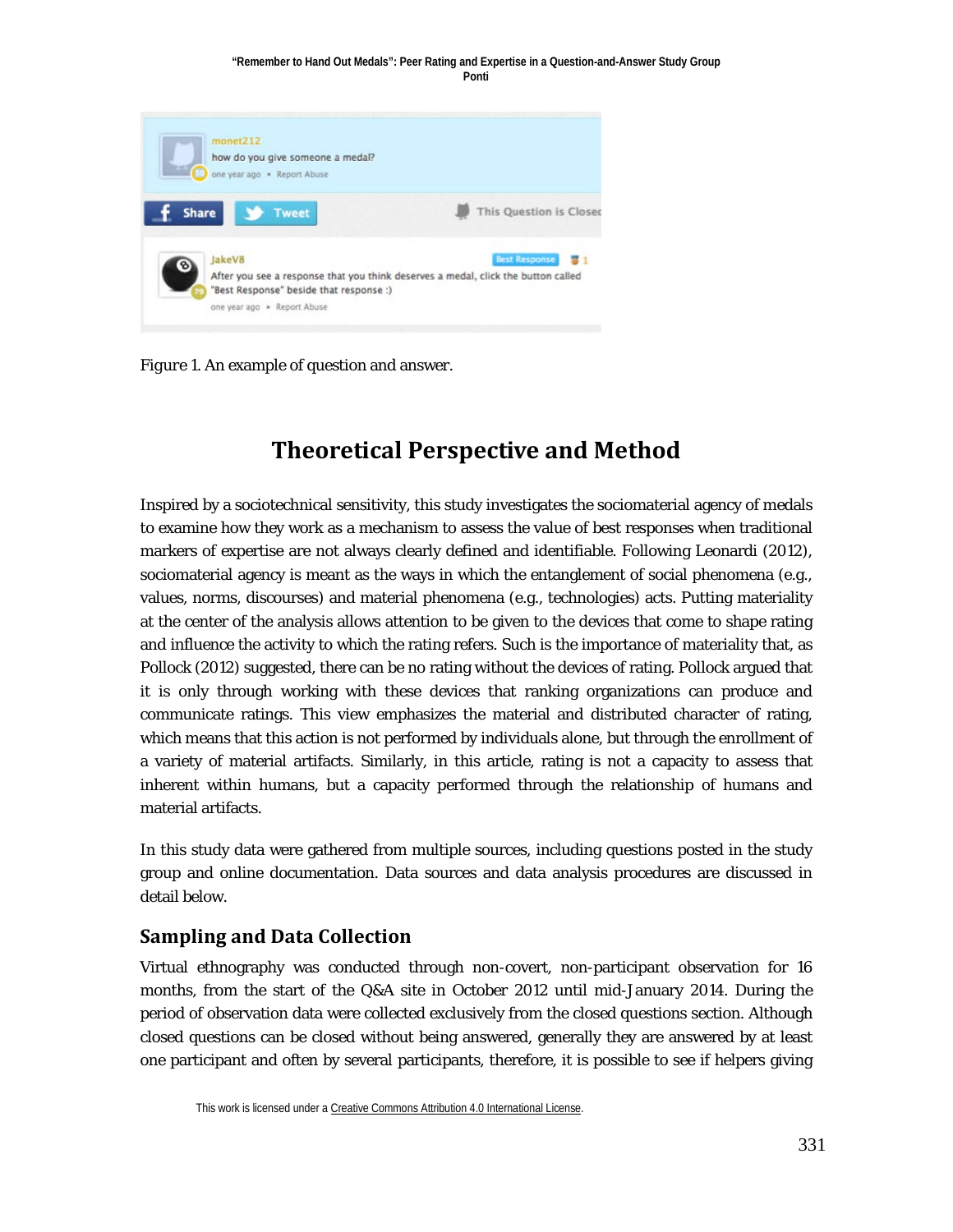best responses were credited with medals. In contrast, open questions can remain unanswered, waiting for someone to give answers. At the time of completing this study there were 302 closed questions out of a total of 475 questions. In order to make the analysis manageable, participants who asked closed questions were sampled. Sampling can be problematic when conducting online research (Fricker, 2008) and, similarly, some issues had to be addressed in this study. Members join the group based on an interest in learning Python and little information is required when registering to the study group. Registration typically involves asking for the individual's name, school and a little description, but few participants provide this information about themselves in their profile and even this information may be questionable because there is no guarantee that participants provide accurate demographic or personal information. This issue makes it difficult to generate a sample frame but it is somewhat less of a concern because this study is nonprobabilistic. Therefore, a homogeneous sample was chosen (Patton, 2002). After examination of the entire corpus of closed questions, the sample only included the participants who, at the time of conducting the observation, were at the level of Hatchling at least in two categories, whose questions received at least one response rated as best response and whose responder was awarded medals. Excluded from the sample were all the participants with different titles as well as closed questions unrelated to Python and closed questions followed by answers with no medals. Finally, 132 closed questions were included in the homogenous sample. Other than sharing the Hatchling title, the participants included in the sample came from a vast range of backgrounds and ages, although with a substantial gender difference in that there was a prevalence of men.

In addition to observation of closed questions, data were also collected through publicly available online documentation, especially that provided by OpenStudy.com, the organization running the platform used by the study group. This documentation included relevant questions and answers in OpenStudy Feedback, videos, and blog entries, and provided a basis for understanding the formal rules and structure of the study group.

#### **Analysis**

Two methods of inquiry were used to analyze the data: qualitative content analysis and social network analysis (hereafter referred to as QCA and SNA). QCA was used to examine the content of the answers considered best responses and their perceived immediate value (Wenger, Trayner, & de Laat, 2011), which is defined as the value provided by good answers that can be directly and immediately applied in the learning process. The analysis was conducted on indicators of such value, which were manifest in the content of the answers. Rourke et al. (2003) defined manifest as the content that is at the surface of communication and is therefore easily observable. The value provided by best responses was not seen as an attribute intrinsic to these answers but as a relational property that depended on peer evaluation and recognition through awarding medals. This means that medals were treated as markers of the perceived "value" of responses, according to medal givers.

A mix of pre-existing and inductive codes was used to analyze instances of immediate value provided by best responses. Pre-existing codes from two schemes were brought in; the first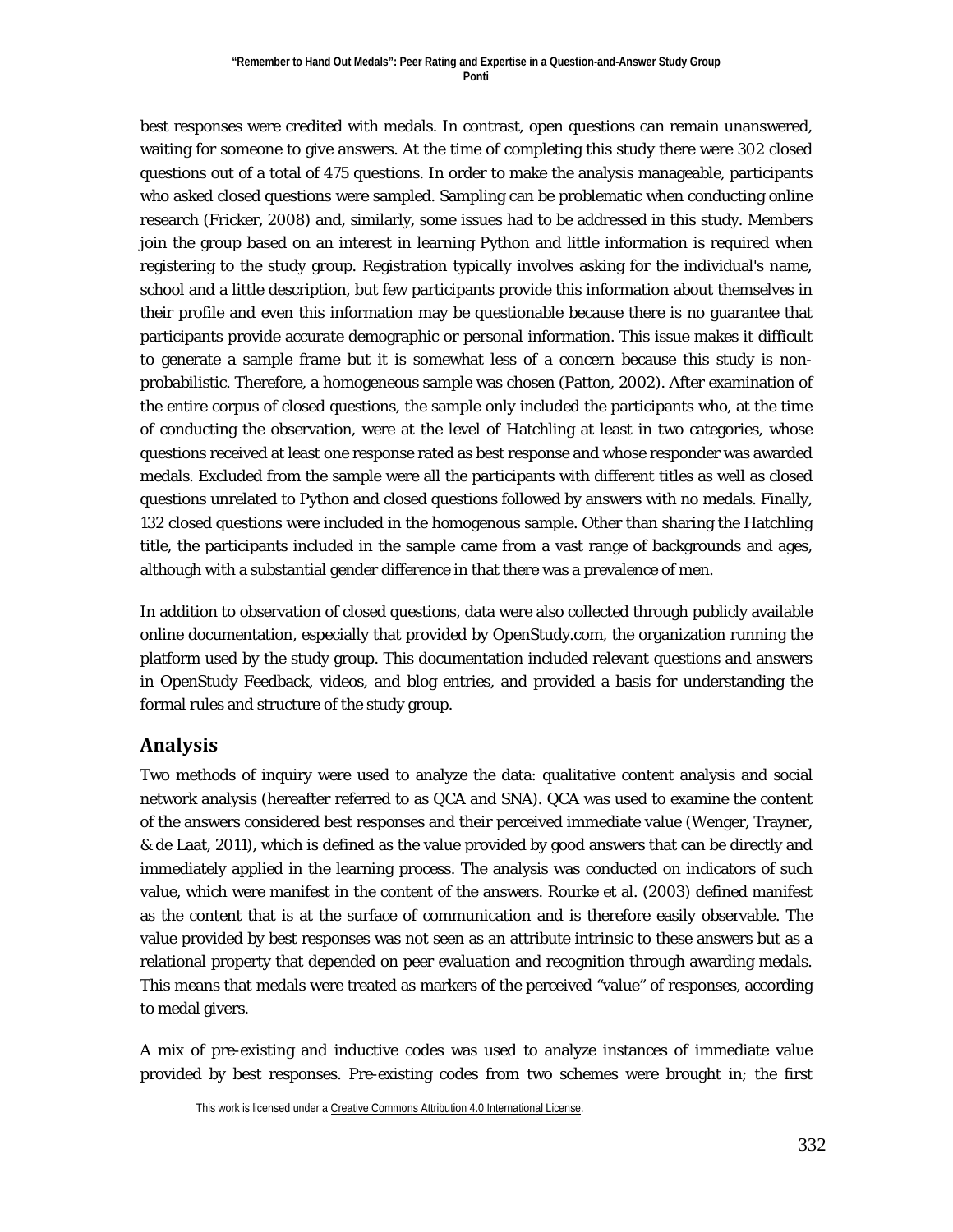scheme was developed by Mason (1991, p. 168) and includes seven broad categories to analyze interactions in an online educational forum. The categories include use of personal experience related to a course theme, reference to appropriate materials outside a course and tutors acting as facilitator, among others. The second scheme was developed by Anderson et al. (2001, p. 8) and includes six categories to analyze facilitation of discourse. The categories include drawing in participants and prompting discussion, setting a climate for learning, and encouraging or reinforcing student contributions, among others. These two schemes were chosen because previous observations of the whole corpus of closed questions gave a sense of what was relevant there. Based on those observations, the two schemes provided a set of broad categories that did not constrain openness to new concepts suggested by the data. In coding the data a single post was chosen as a unit of analysis, being less time consuming and facilitating unit reliability (Rourke et al., 2003). Data were entered in HyperResearch software for open coding of best responses as exhibiting one or more indicators of each of the categories used in the analysis. The same content was coded on two different occasions to determine intra-coder reliability (Johnson & Christensen, 2012).

SNA was performed as second inquiry method because it offers the potential to describe the nature of networked relationships resulting from the flow of information and influence found among participants' interactions. In preparation for SNA, simple descriptive statistics (counts, percentages, averages) were conducted. For example, participants' asking and responding and giving medal behaviors provided data about participation. Questions were addressed such as: who are the active answerers among the Hatchlings? Who are the top responders and who do they reply to? Who are the most knowledgeable participants? What are the common social roles that occur among the participants? In this study the purpose was to better understand the nature of the relationships between Hatchlings and participants bearing other titles, and whether participants' networked positions reflected a distribution of expertise and knowledge. To accomplish this centrality was used, as a measure of prominence based on the number of mutual and non-reciprocal ties that participants have with each other. Participants' overall centrality was calculated by combining measures of in-degree centrality, which are counts of inbound ties with other participants, and out-degree centrality, which are counts of outbound ties. These measures, when considered separately, are indicators of network prestige (in-degree centrality) and influence (out-degree centrality). In the examined Q&A site prestige can be used to measure the number of people who responded to a person or the number of people who gave medals to a person. In contrast, influence can be used to measure the number of people a person responded to, or the number of people a person gave medals to. NodeXL software was used to measure degree centrality, in-degree centrality and out-degree centrality to quantify participants' interactions, including giving best responses to questions from Hatchlings and non-Hatchlings and giving medals to those best responses.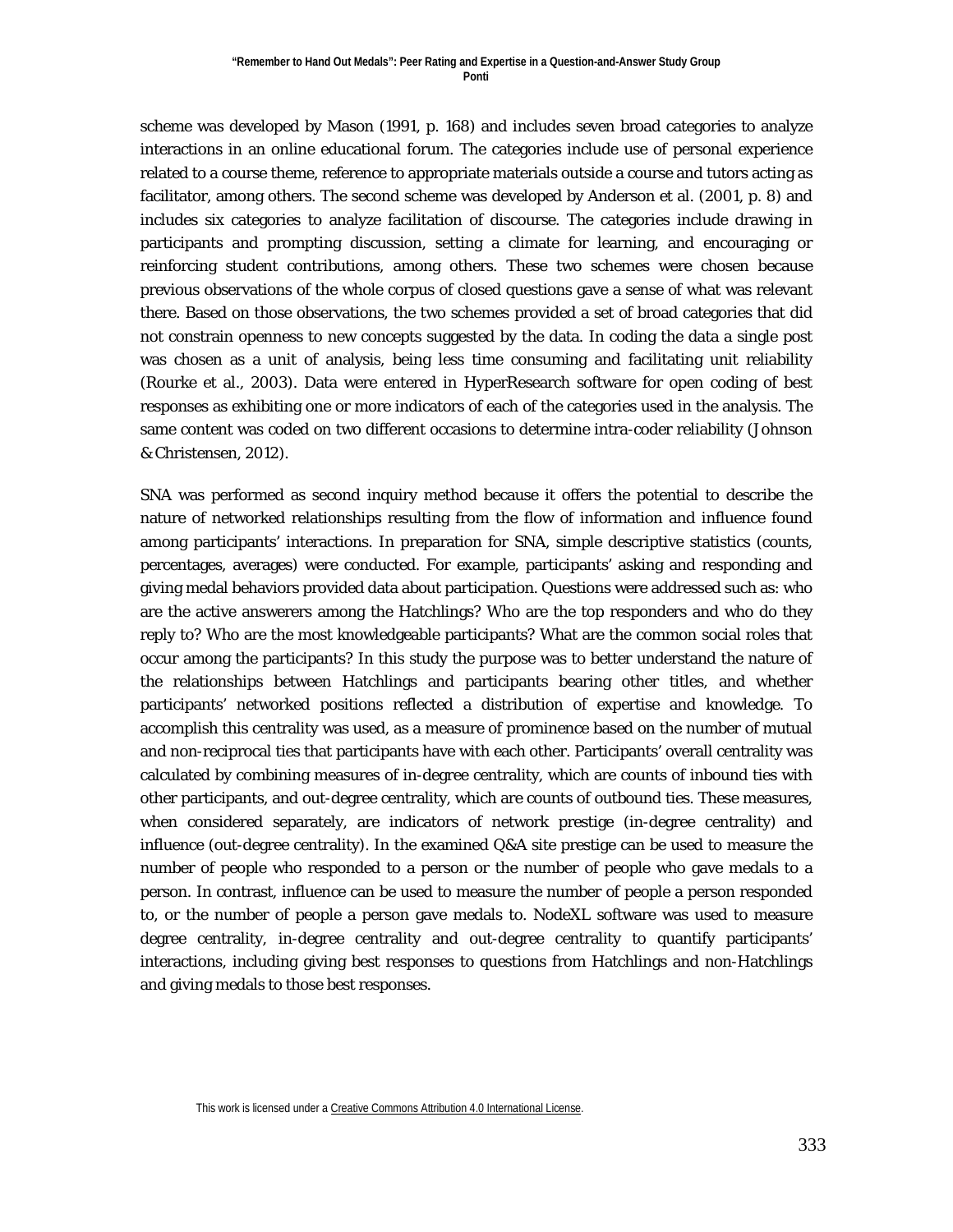## **Results**

First, the results from the analysis of measurable behaviors, such as numbers of questions and best responses and awarded medals were gathered and used to analyze the structure of the network. The findings from the qualitative QCA of the sampled closed questions are then reported.

### **Participant Asking, Responding and Giving Medals**

*Asking Questions.* 132 questions were asked by Hatchlings and 48 were asked by non-Hatchlings (this broad category includes participants with all the other titles). Hatchling askers were 77 and non-Hatchling askers were 24. Of the 77 Hatchling askers 39% asked only one question (median = 1 question/asker, average = 1.7 question/asker) and provided 52 questions. Figure 2 shows the distribution of questions per Hatchling askers.



*Figure 2*. Percentages of questions asked by hatchlings.

48 questions asked by 24 non-Hatchling askers and followed by best responses were also analyzed to explore how questions were distributed across these askers. 27% asked only one question (median = 1 question/asker, average = 2 questions/asker), but one participant also counted for 23% as shown in Figure 3.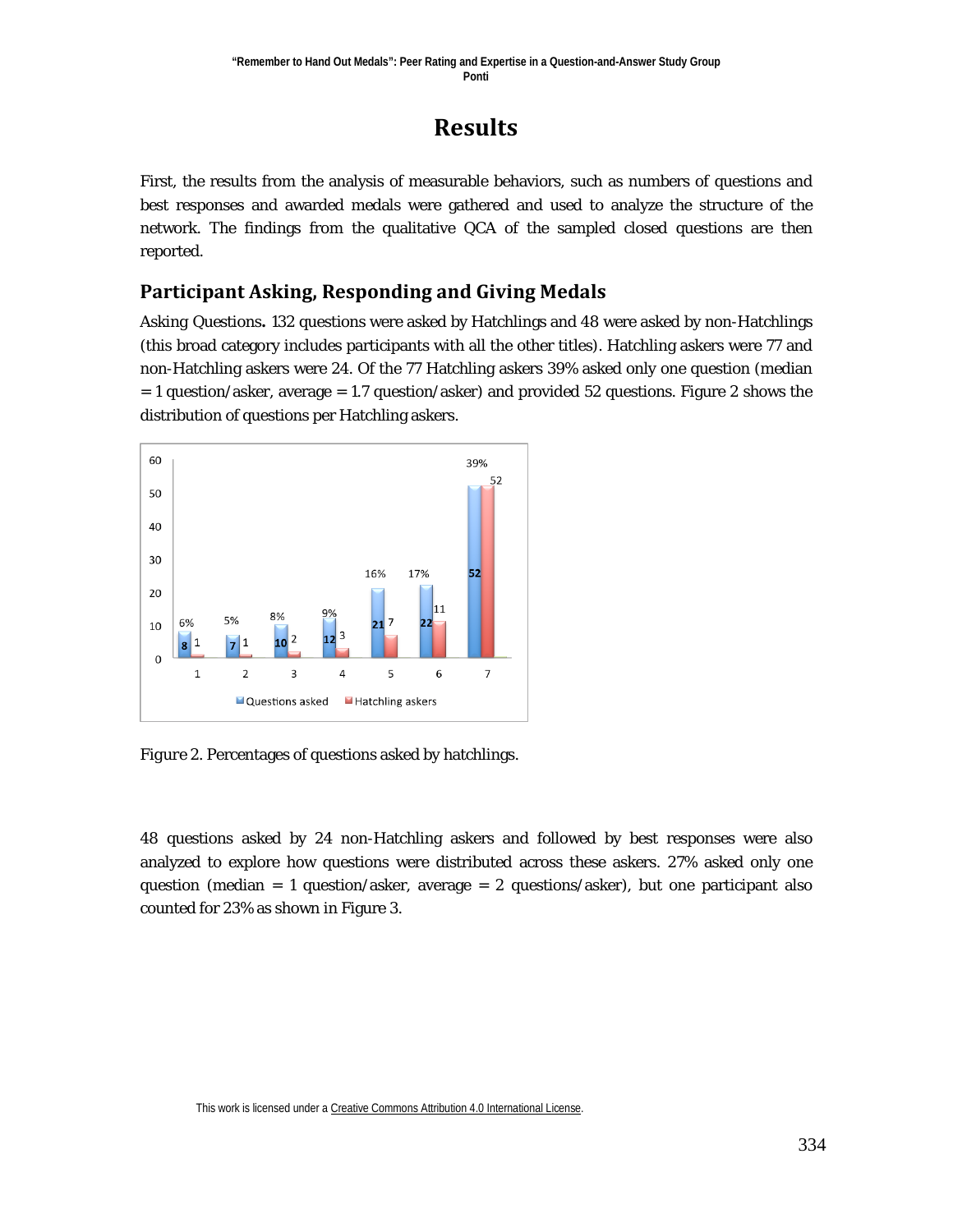**"Remember to Hand Out Medals": Peer Rating and Expertise in a Question-and-Answer Study Group Ponti**



*Figure 3*. Percentages of questions asked by non-hatchlings.

*Best Responding.* 76 participants gave 164 best responses (median = 1 best response/answerer, average = 2.1 best responses/answerer) to the 132 questions asked by Hatchlings. Figure 4 shows the distribution of best responses across responders per title.



*Figure 4.* Best responders to hatchling questions per title.

Regarding the best responses to the questions asked by non-Hatchlings, out of the 64 best responses provided by 33 answerers to the 48 questions asked 12 Hatchlings gave 13 best responses, representing 21% of the total, as shown in Figure 5.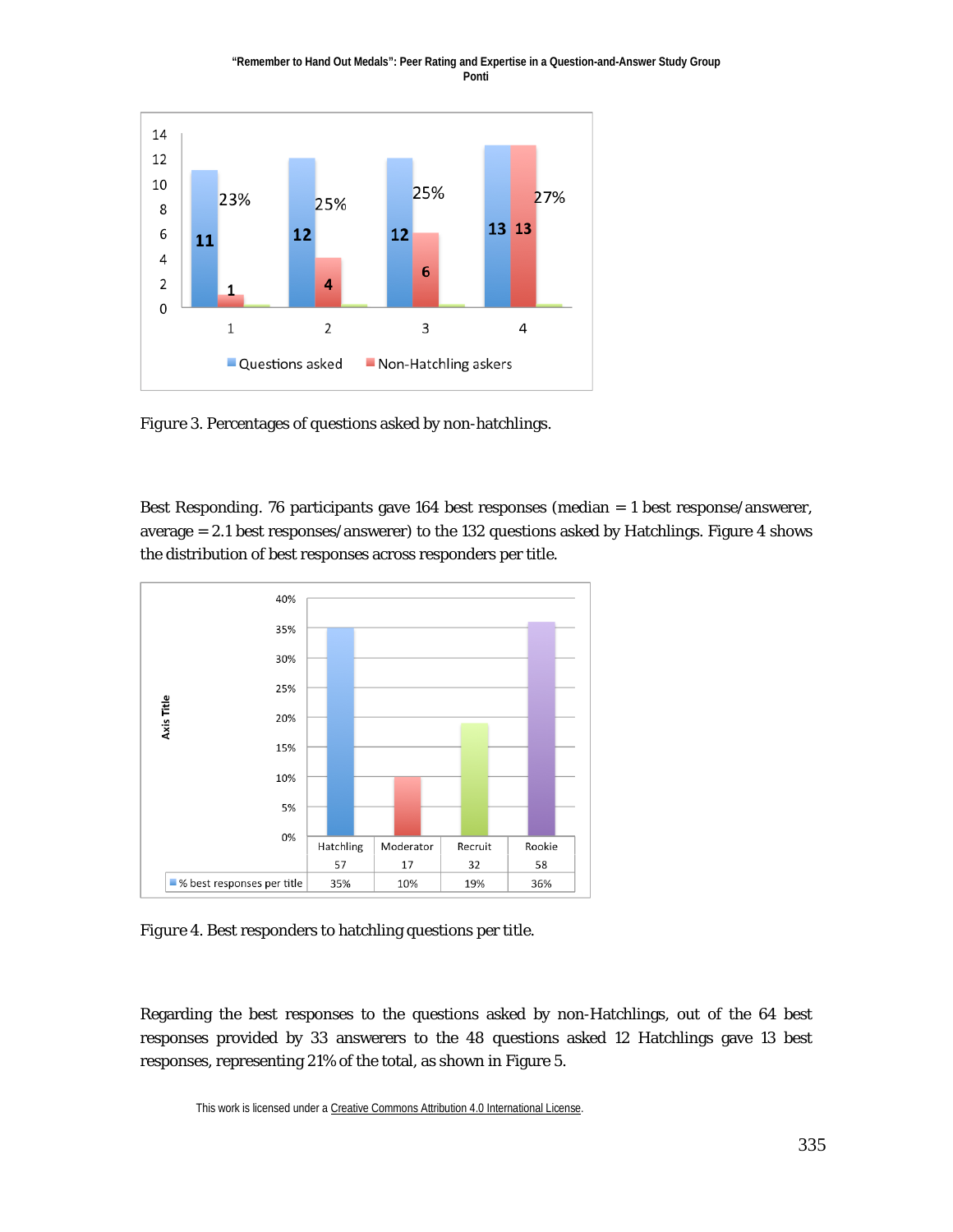

*Figure 5*. Best responders to non-hatchling questions per title.

*Giving Medals.* 76 best responders to the questions asked by Hatchlings received 208 medals (median = 1 medal/best responder, average = 2.7 medals/best responder). 33% of medals were given to 43 Hatchling responders, who represent 57% of all responders, as shown in Figure 6. Medal givers played three different roles; they could have: 1) asked a question, 2) participated in another person's question, or 3) just observed another person's question.



*Figure 6*. Medals received by best answerers to hatchling questions.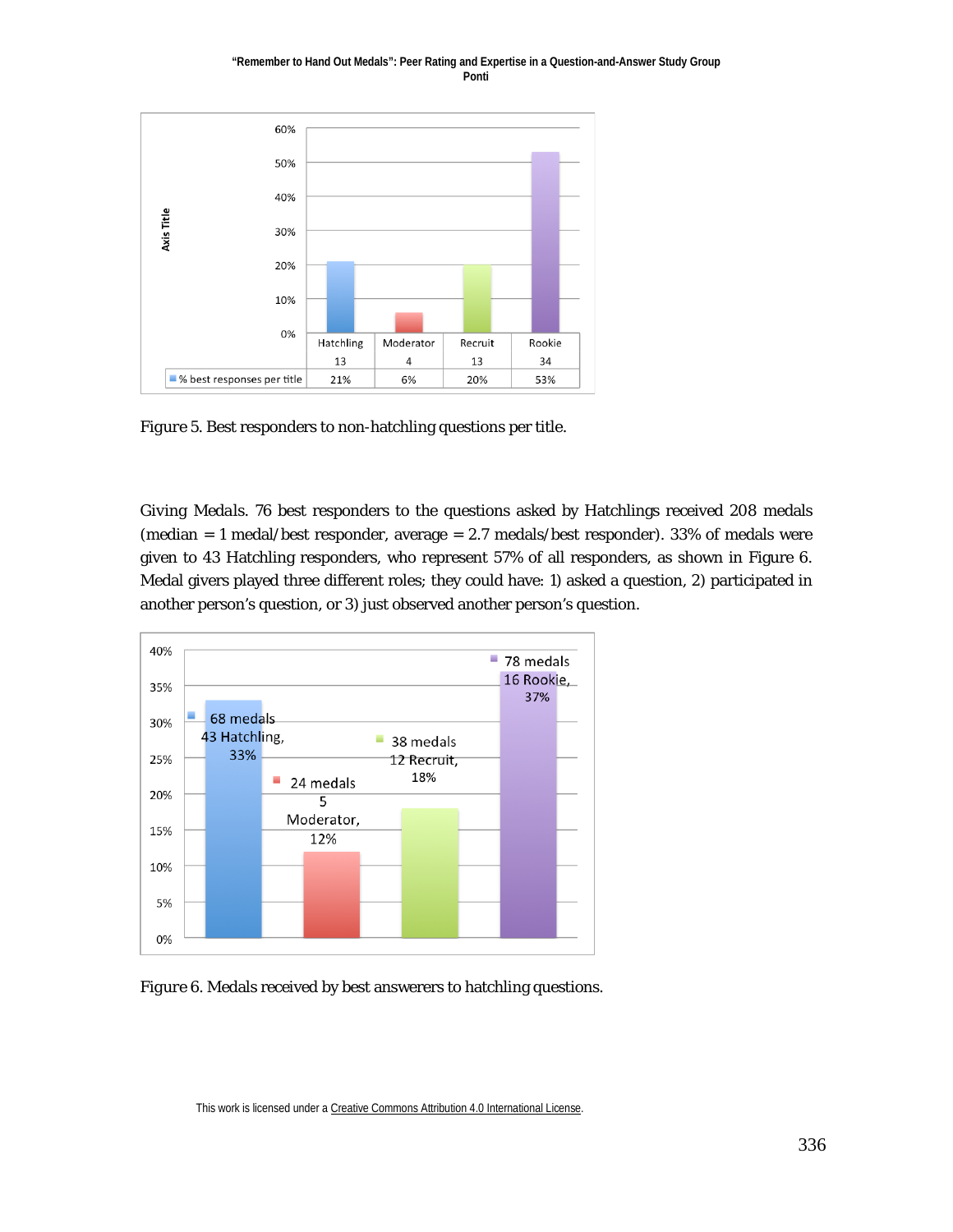Figure 7 shows that 12 Hatchlings out of the 33 best responders to the questions asked by non-Hatchlings received 17% of the 82 awarded medals.



*Figure 7.* Medals received by best answerers to non-hatchling questions.

#### **Value of Best Responses**

Table 1 shows the codes, percent of coded best answers, and representative answers for the 22 categories resulting from the content analysis.

Table 1

*Codes and Representative Answers*

| Codes                        | Percent/         | <b>Examples</b>                                          |
|------------------------------|------------------|----------------------------------------------------------|
|                              | <b>Frequency</b> |                                                          |
| Giving help for fixing       | 26% (141)        | "I can't give you the deep theory, but if you try this,  |
| coding errors or solving     |                  | you'll see what's going on: $x = 012345$ ""              |
| exercises                    |                  |                                                          |
| Giving examples of code      | 9% (47)          | "[ $x^{**}$ 3 for x in range (1,11)]"                    |
| Giving help about the        | 8% (43)          | "At this early stage, peer review is maybe not so        |
| functioning of the MOOC      |                  | important unless you are a complete programming          |
|                              |                  | beginner. Later, with more complicated assignments,      |
|                              |                  | peer review is a good way to get new ideas"              |
| Drawing on one's own         | 8% (41)          | "I tried to make the queue a list at first but then I    |
| experience                   |                  | couldn't decide how to control the FIFO bit so I made    |
|                              |                  | it a string instead"                                     |
| Setting climate for learning | 7% (39)          | "Welcome to OpenStudy!!! If you ever need help with      |
|                              |                  | a question, just post it in the correct section and I'm  |
|                              |                  | sure you'll get help very soon"                          |
| Acknowledging and            | 6% (32)          | "Thanks! I wasn't aware you could use the "for x in      |
| reinforcing peer             |                  | list" structure inside a list bracket, but that's pretty |
| contribution                 |                  | nice"                                                    |
| Drawing in peers and         | 6% (30)          | "In the first example, can you determine the number,     |
| prompting interaction        |                  | when multiplied by itself (or squared) gives you 16?"    |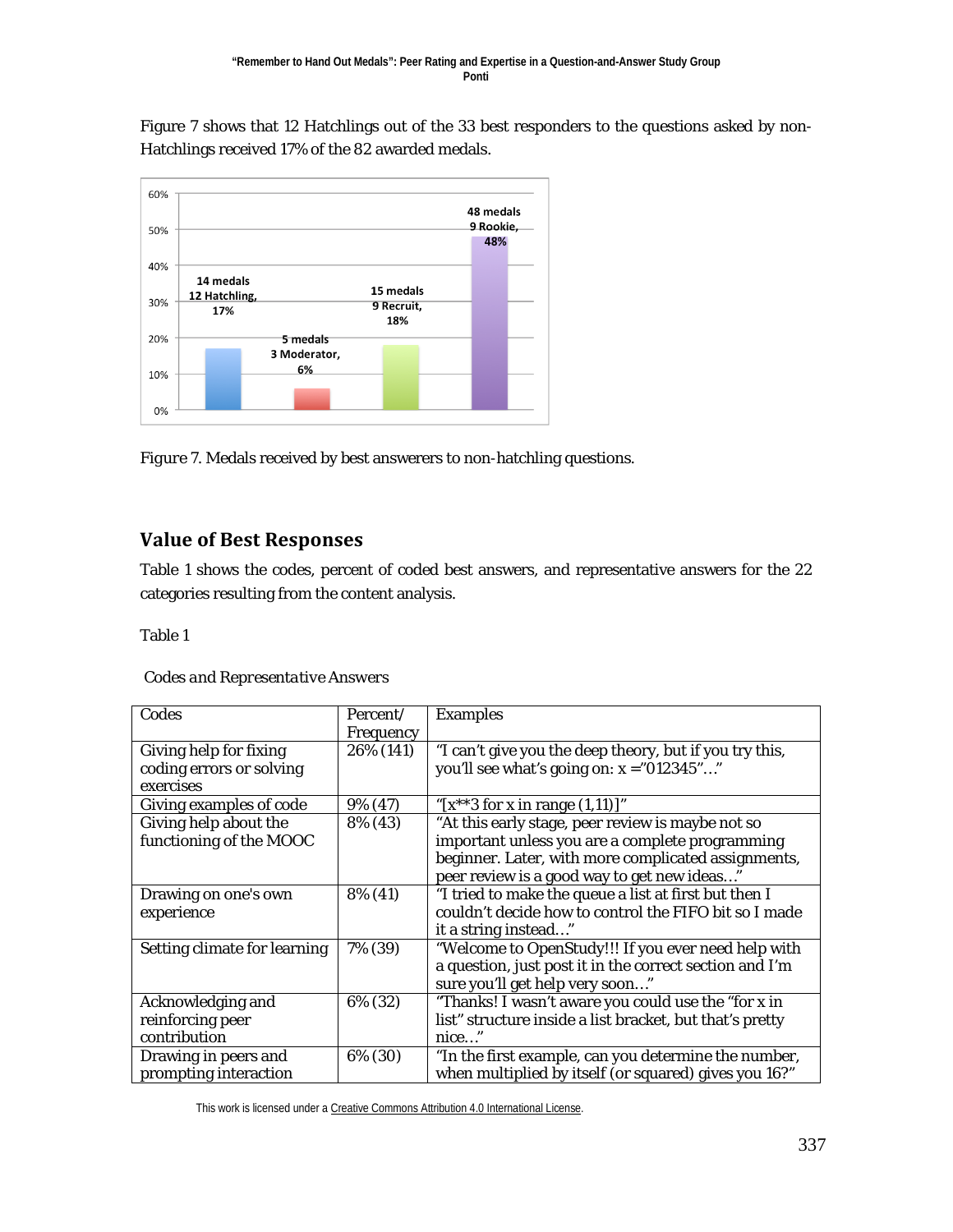| Codes                                                  | Percent/               | <b>Examples</b>                                                                                            |  |  |  |
|--------------------------------------------------------|------------------------|------------------------------------------------------------------------------------------------------------|--|--|--|
|                                                        | Frequency              |                                                                                                            |  |  |  |
| <b>Giving help for fixing</b>                          | $5\%$ (26)             | "We've noticed Codecademy can be a little flaky                                                            |  |  |  |
| technical concerns                                     |                        | sometimes. Try a different browser or come back later                                                      |  |  |  |
|                                                        |                        | and try"                                                                                                   |  |  |  |
| Linking or referring to                                | $4\% (24)$             | "According to this is possible                                                                             |  |  |  |
| relevant material outside                              |                        | http://stackoverflow.com/questions/4583367/how-                                                            |  |  |  |
| the MOOC                                               |                        | to-run-multiple-python-version-on-windows and                                                              |  |  |  |
|                                                        |                        | there is similar article if you are using Linux"                                                           |  |  |  |
| Referring to participants by                           | $4\%$ (21)             | "Great to see you all online. Want to stress what                                                          |  |  |  |
| name                                                   |                        | @e.mccormick said above. The resources are                                                                 |  |  |  |
|                                                        |                        | persistently available"                                                                                    |  |  |  |
| Linking or referring to                                | $4\%$ (19)             | "The sequence for the course is available here                                                             |  |  |  |
| material in the MOOC                                   |                        | http://mechanicalmooc.wordpress.com/sequence/"                                                             |  |  |  |
| <b>Communication serving</b>                           | $3\%$ (14)             | "You're welcome"                                                                                           |  |  |  |
| purely social function                                 |                        |                                                                                                            |  |  |  |
| Using the study group                                  | $2\%$ (12)             | "For medals, click on the Best Response button. To                                                         |  |  |  |
| effectively                                            |                        | become someone's fan, hover over their screenname                                                          |  |  |  |
|                                                        |                        | and there's a 'Become a Fan' button"                                                                       |  |  |  |
| Presenting content related                             | $2\%$ (11)             | " Python is modelled after the Fortran line; there is a                                                    |  |  |  |
| to Python                                              |                        | clear distinction between expressions and                                                                  |  |  |  |
|                                                        |                        | statements"                                                                                                |  |  |  |
| Linking to examples of                                 | $2\%$ (10)             | "I'm not very excited about my solution to that                                                            |  |  |  |
| code in online compilers                               |                        | problem, but here it is: http://ideone.com/yioELL"                                                         |  |  |  |
| Giving feedback on                                     | $1\%$ (6)              | "Looking back at your code I can see that you assigned                                                     |  |  |  |
| solutions of exercises                                 |                        | $P_1$ = 'Player_1 right before your if statements, thus                                                    |  |  |  |
|                                                        |                        | P_1 would never be rock/paper/scissors. Getting rid of                                                     |  |  |  |
|                                                        |                        | those 2 lines of code and assigning the variable                                                           |  |  |  |
|                                                        |                        | directly to your raw inputs would have you working."                                                       |  |  |  |
| Assessment of the efficacy                             | $1\%$ (5)              | " I also think the MOOC definitely should have                                                             |  |  |  |
| of the process                                         |                        | included more lectures for these exercises - it's a big                                                    |  |  |  |
|                                                        |                        | leap from week 6 to week 7 without the lecture I think"                                                    |  |  |  |
| <b>Complimenting and</b>                               | $1\%$ (5)              | "Yeah Buddy! I'm so excited guise."                                                                        |  |  |  |
| expressing appreciation<br><b>Explaining a concept</b> | $1\%$ (4)              |                                                                                                            |  |  |  |
|                                                        |                        | "Floats are imprecise. Due to rounding errors in                                                           |  |  |  |
| relating to programming                                |                        | binary conversion, floating point math has some<br>issues. They do not exist in integer math. Therefore    |  |  |  |
|                                                        |                        |                                                                                                            |  |  |  |
|                                                        |                        | integers are more precise."<br>"This is Python study group"                                                |  |  |  |
| Giving general information                             | $1\%$ (4)<br>$1\%$ (4) |                                                                                                            |  |  |  |
| Referring to others' posts                             |                        | "Check other messages. There was a thread sharing<br>their nims code. At least 3 people did submit working |  |  |  |
|                                                        |                        | examples"                                                                                                  |  |  |  |
| Self-disclosure                                        | $0\% (2)$              | " I'm just a lowly electrician who is studying to be an                                                    |  |  |  |
|                                                        |                        |                                                                                                            |  |  |  |
|                                                        |                        | electrical engineer and also like computers.'                                                              |  |  |  |

### **Characterizing the Network**

Not all the participants in the study group asked questions, nor did they all respond to questions. A bow tie structure analysis was used to examine the general structure of the study group network. According to this structure, initially proposed by Broder et al. (2000), the Web structure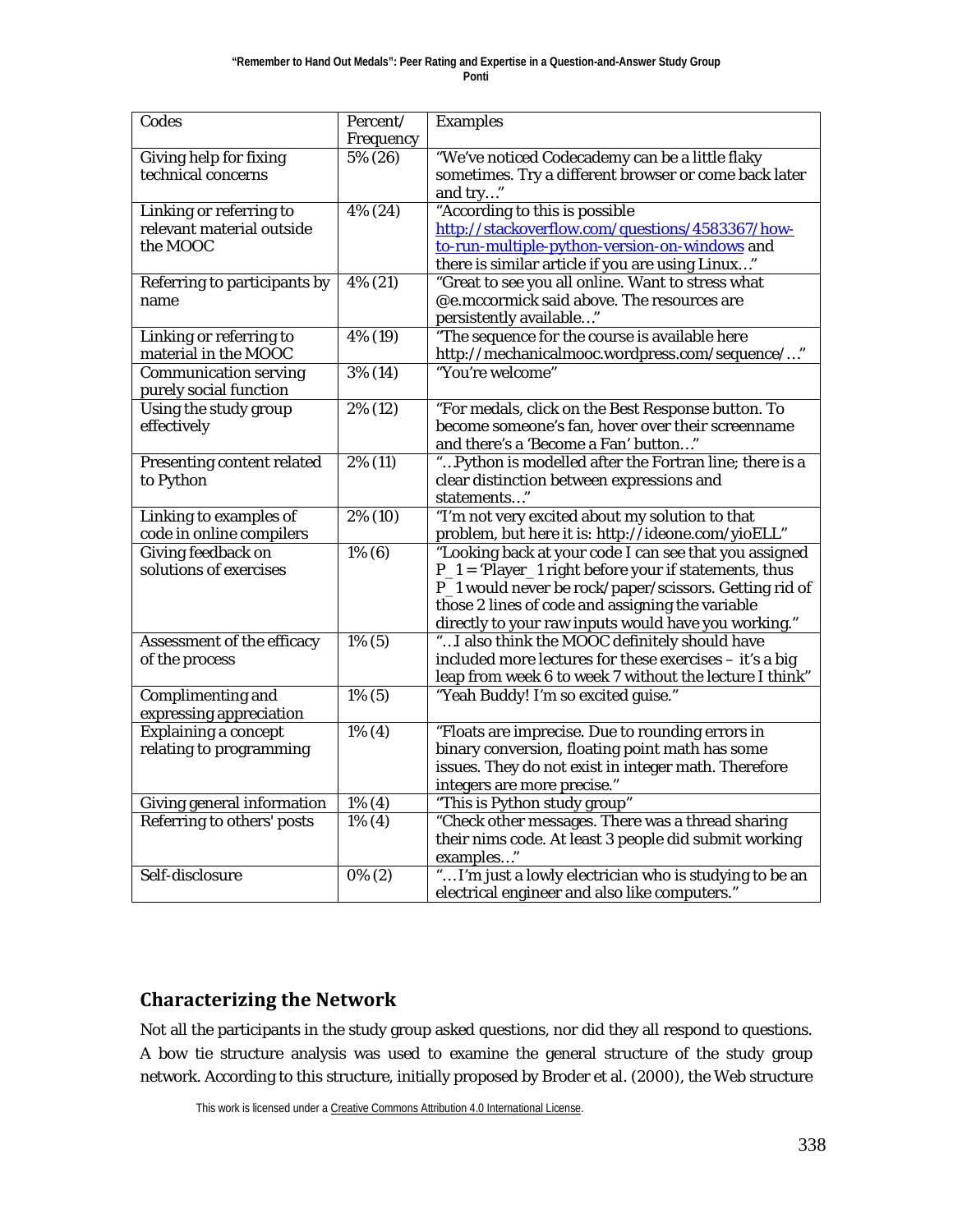resembles a bow tie, including four components: Core, In, Out, and "Tendrils" and "Tubes". Following the example provided by Zhang, Ackerman, and Adamic (2007), who used the bow tie structure to analyze a Java Forum structured as a Q&A site, the central core contains participants that more frequently help each other. In the case of the examined study group the Core subset is conceptualized as a more strongly connected component in which one can reach many participants from each participant in the subset by following the question containing the questioner-answerer thread. The In component contains participants that usually only ask questions. The Out component contains participants that usually answer questions only from participants in the Core. Other participants, the Tendrils and the Tubes, either respond only to questions posed by the In participants, or to questions responded only by the Out participants.

#### Table 2

|              | Core  | In         | Out                   | <b>Tendrils</b> | <b>Tubes</b> |
|--------------|-------|------------|-----------------------|-----------------|--------------|
| Web          | 27.7% | 21.2%      | 21.2%                 | 21.5%           | 0.4%         |
| Java         | 12.3% |            | 54.9%   13.0%   17.5% |                 | 0.4%         |
| Forum        |       |            |                       |                 |              |
| <b>Study</b> | 11.0% | 56.6% 6.2% |                       | N.A.            | N.A.         |
| Group        |       |            |                       |                 |              |

*Comparison between the Study Group and the Java Forum*

The results in Table 2 indicate that the study group looks similar to the Java Forum. Similarly to this forum, the study group also has a relatively larger In component and a relatively smaller Core than the Web. This indicates that in this study group only about 11% of participants asked and answered questions more actively. For example, only about 9% of Hatchling askers (7 out of 76) asked at least 4 or more questions, while 52 askers (68%) asked just one question. Furthermore, only 5.3% (4 out of 76) of best responders to Hatchling questions gave 9 or more responses to several different askers, while 54 (71%) best responders provided just one best response. The same four participants also received most medals by participants. Most Hatchling askers only asked questions (63 out of 76 (83%)) whereas only 10 out of 33 (30.3%) non-Hatchling askers only asked questions. As the Core of askers, both Hatchlings and non-Hatchlings, is quite small, the Out component is also very small, only 5 out of 76 participants (6.5%) giving best responses more frequently to questions from the Core Hatchling askers, and only 2 out of 33 participants (6.0%) giving best responses more frequently to questions from the Core Non- Hatchling askers. There are no Tendrils or Tubes. In line with what Zhang, Ackerman, and Adamic (2007) found in their study, these results also indicate that the study group is not a place where people help each other reciprocally, rather it is a help seeking network where askers are more likely to come to look for help from volunteer helpers. These results are confirmed by social network analysis. By connecting participants who asked questions to those who gave them best answers, and participants who gave medals to those who provided best answers, two graphs were created,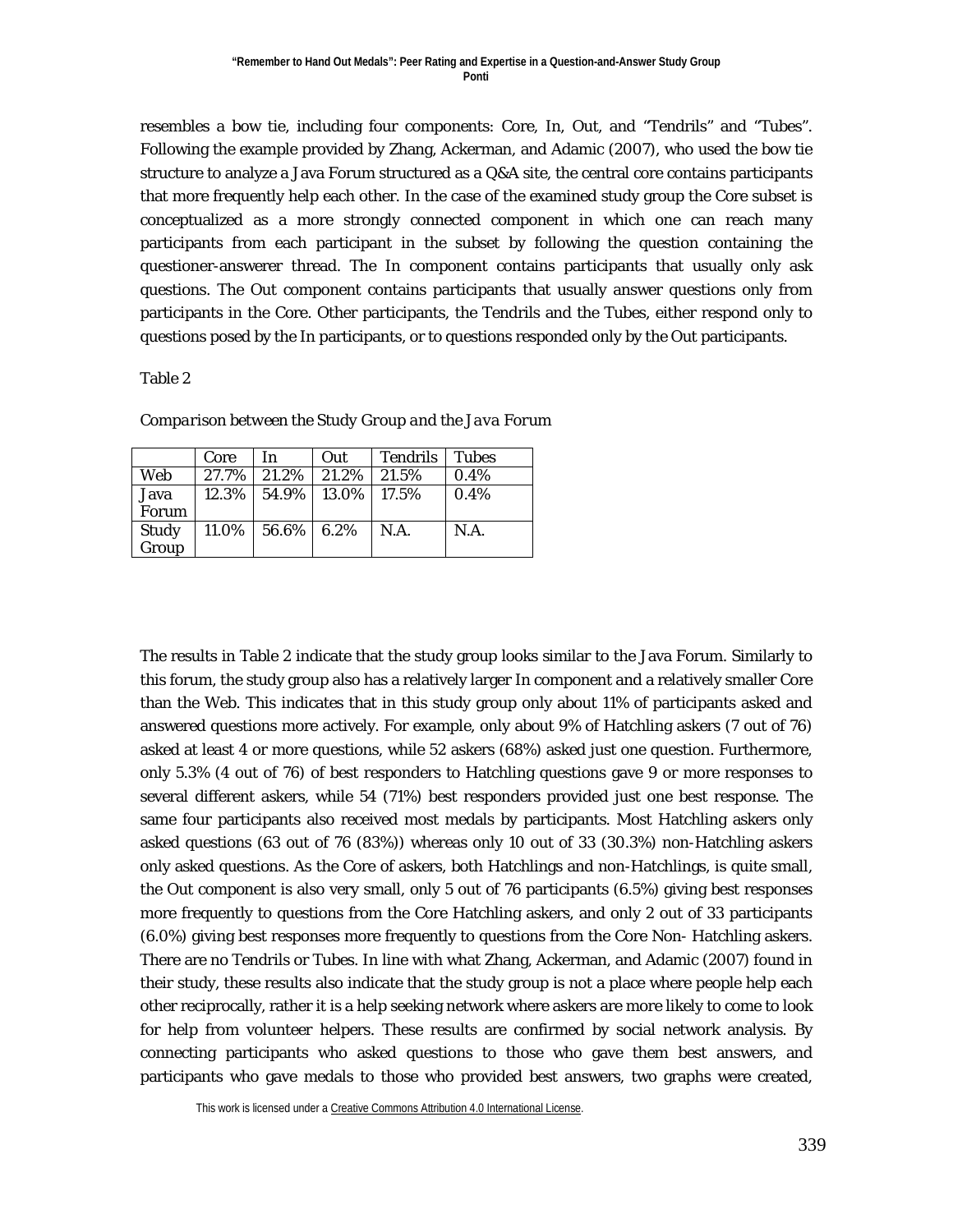which were called QA network and MG network respectively. Using the NodeXL software, the structure of these two networks was analyzed. The analysis shows scale-free networks in which only few nodes are more linked, while most nodes are only very sparsely connected. For example, nearly 85% of the nodes in the QA network (responders to Hatchling askers) have both very low out-degree and in-degree values (when out-degree  $= 1$ , in-degree  $= 0$  and vice versa). The highest out-degree value of a node in this network is 9 and the highest in-degree value of a node is 8.

While a high value of centrality indicates that a node can reach the others on short paths, or that a node lies on many short paths so that removing that node would lengthen the paths between many pairs of nodes, in these networks high values of centrality of a few more connected nodes do not have this meaning. Apparently, connectivity is not a proxy for centrality. No nodes seem to link together different parts of the networks. The non-reciprocity shows that the tie between any two given nodes seems to be valid for the "here and now", which means that instead of everybody helping each other equally, there are a few more active participants who answer more questions and reward questions with medals while the majority of participants answer one or two questions and give one or two medals. This result is visible in the participants' ego networks. Each ego network consists of a specific participant, the ties to other participants that person interacts with directly, and the interactions among those participants. Figures 8 and 9 show the graphs of ego networks of some randomly sampled participants from the QA and the MG networks.



*Figure 8*. Sampled ego networks of question askers.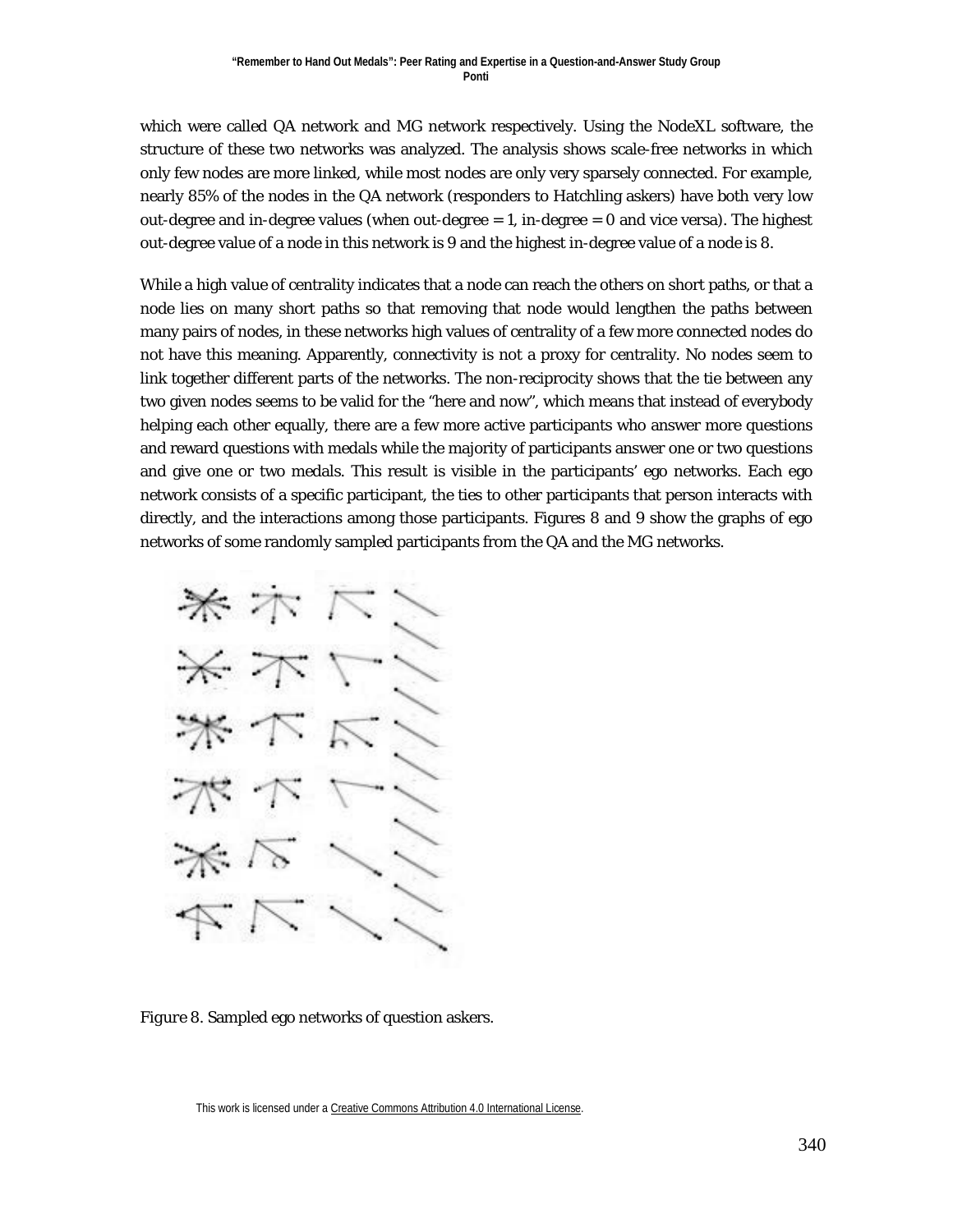As with the sampled ego networks in the Programming category showed by Adamic et al. (2008), the most active participants among questions askers are "answer people" because most of their ties, who are the participants they are helping, are not connected with each other. Similarly, Figure 9 also shows that the most active users are "medal givers" because most of their ties are not connected. In some cases Figure 9 also shows recursive nodes, that is links from nodes to themselves, which means that these participants were both medal givers and medal receivers.



*Figure 9.* Sampled ego networks of medal givers.

These two graphs suggest casual or opportunistic participation in the group in which members take advantage of all the resources available through the study group and do not interact more regularly with other participants once they have received help from active "answer people" and awarded them medals. These results are consistent with the findings in Table 2, confirming that the study group is not a place where people help each other reciprocally but a help seeking network where askers are more likely to come to look for help from volunteer helpers.

### **Discussion**

The theoretical lens used in this study focuses on the sociomaterial agency of the medals used to reward best responses. Arguably, putting materiality in the foreground allows the bringing into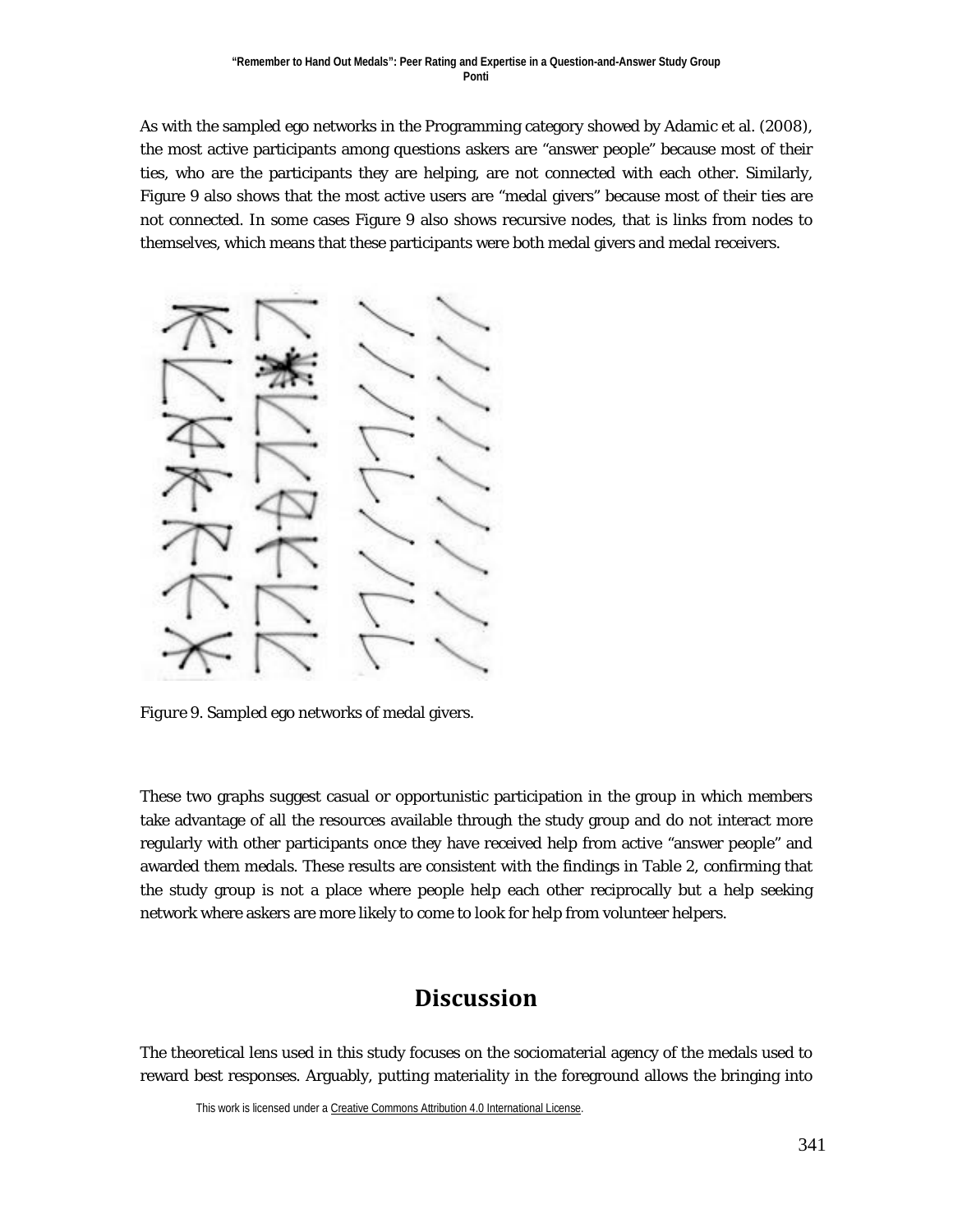focus of the values that underlie the peer rating system and an understanding of the influence this system can exert.

Four main claims can be drawn from the results of this study. First, the peer rating system makes visible what the participants find immediately valuable. Unsurprisingly, the results show that the most useful answers were those helping to fix coding errors and solve exercises. Two other large categories of valuable answers included responses where participants applied their own experience to learning Python and gave examples of code, either by linking to external documents or by copying and pasting code into the study group. These results correspond partially to previous research on a web-based reciprocal peer review system by Cho and Schunn (2007), who showed that learners benefit from receiving feedback from others with similar experiences, especially when the review process is scaffolded, anonymous, and reciprocal. In this study group, however, the review process is not always anonymous (although the majority of the study group members provide fictitious names and scarce personal information) and does not imply reciprocity.

By making good responses recognizable, the rating system makes more visible what the participants can gain from each other and what they can achieve by helping each other. Giving medals to best responses may act as a scaffold (Clark, 1997), that is, an external structure that participants can use to learn what makes a good response. This external structure is a constituent of rating the perceived quality of responses and is involved in a distributed cognition. Therefore, it can be argued that the use of medals arranges rating to help participants in their cognitive actions. The medals awarded to good responses act as "tokens of appreciation" and partake of a mechanism aimed at supporting motivation, engagement, and commitment to participation in the study group. It can be questioned, however, whether this form of reward also supports instrumental learning (Greeno, Collins, & Resnick, 1996), given that, in the absence of a teacher, a good response is often one that provides a quick solution, with no apparent obligation to develop deep thinking.

Second, unlike formal education where an accredited intermediary, such as the teacher, controls the definition of what counts as good work, and "assessment confirms that the tutor is in the position of holding specialist and superior knowledge" (Jones, 1999), it can be suggested that in this study group the rating system allocates a form of recognition that extends the "legitimation code" [3], which refers to the credentials that make someone competent and worthy of recognition. The results show that the participants asking questions – or just observing or contributing feedback – decide on their own and award medals accordingly. A medal can be considered a marker of the quality of a response because the technical nature of the subject helps ensure that the content is "verifiable": An answer either solves a coding problem or it does not, and this can be determined quickly. It can be suggested that this more immediate "verifiability", supported by the use of medals, influences the perceived value of responses provided by the participants and contributes to building confidence in what counts as a good response when no credentialed teacher or expert acts as the arbiter of their validity. It can be argued that the more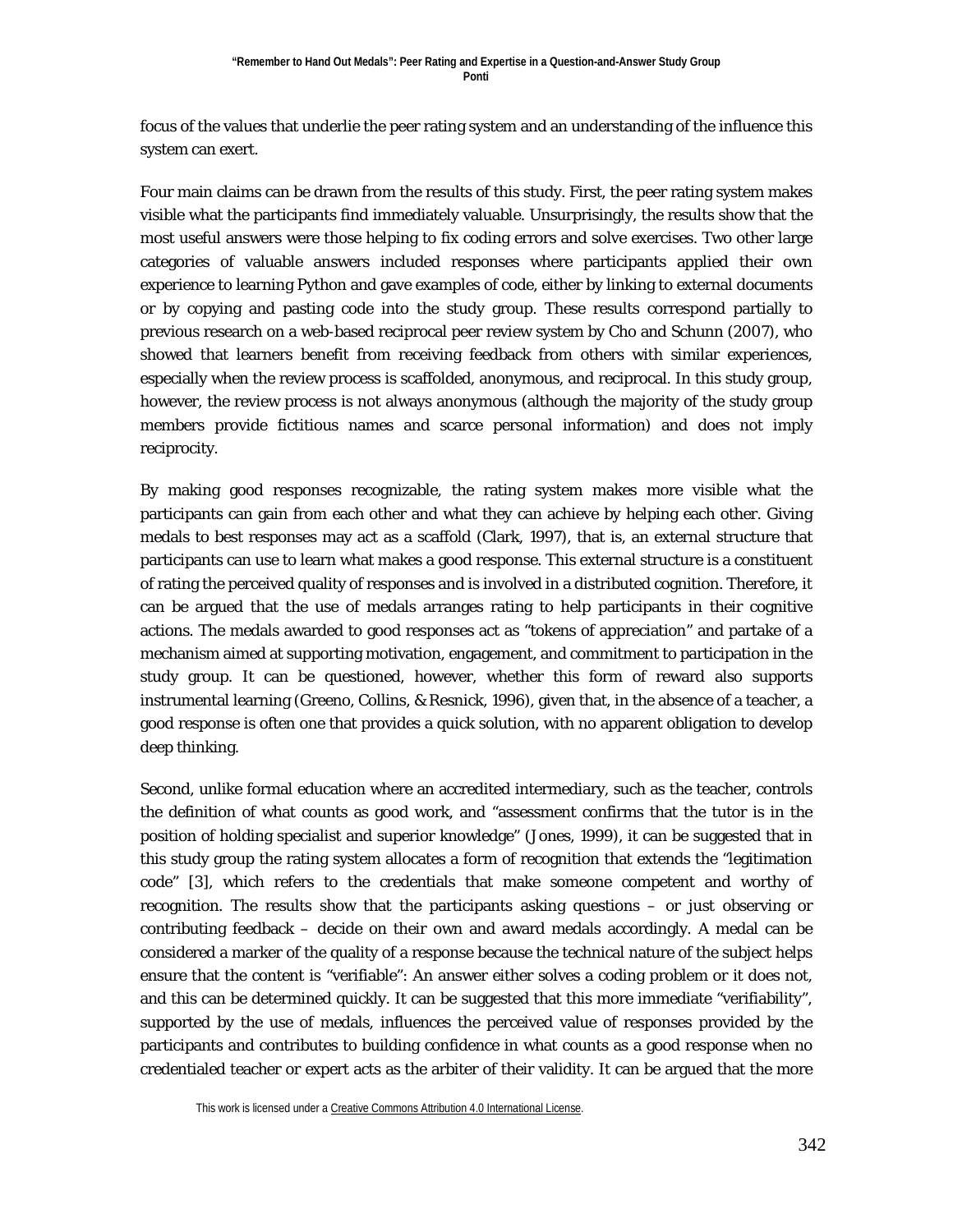immediate "verifiability" of responses problematizes the notion of credentialed expertise. In this Q&A site where participants want to learn a technical subject, even responders without legitimate attributes (e.g., being a teacher or an accredited expert) can provide valuable responses. In such circumstances, these people can be seen as experiential experts (Pure et al., 2013) when they competently report about their own experience of fixing coding errors and solving exercises. Their first-hand experience is the basis of their expertise, even though they lack formal credentials.

Third, the results suggest that the peer rating system can provide clues, in the form of medals and titles and score of responders, which can help judge the value of external sources linked or referred to by responders. In this Q&A site every participant can access a plethora of external resources on Python and it is claimed that everyone can provide valuable knowledge in the form of suggestions, experience and coding. The large amount of information to be filtered and evaluated is likely to make models of traditional gatekeeper oversight untenable. However, participants may find it difficult to contextualize and judge the quality of these resources if online source information, for example, author(s), is unavailable or difficult to identify. Furthermore, there are no established criteria for selecting and suggesting resources. When there is this "context deficit" (Pure et al., 2013), the peer rating system can be suggested as cluing participants in to the value and quality of resources for learning a specific topic, especially when responders have first-hand experience of the resources they link or refer to. The peer rating system can also be a strategy to help judge the reliability of a responder over time, and/or the reliability of provided information across multiple sources.

The results suggest circumstances under which participants that are not considered experts in a traditional sense – as they lack special training and credentials – can be in the position to provide valuable information. In this  $Q \& A$  site, responders are often pseudo-anonymous, and thus reliance on the information they impart can be less significant to determine the value of their responses than their credentials. The peer rating system is thus suggested as a strategy to shift the focus of participants from the status of responders to the information provided by responses. In virtue of this shift of focus, good responses given by the participants who consider themselves beginner programmers have been awarded medals as those provided by the participants with more experience in programming. This evidence can also be related to the peer-based learning approach adopted by the designers of the study group which promotes the participation and engagement of all members of the group over prior accreditation. Promoting participation over prior accreditation can be seen as a way to acknowledge "expertise somewhere within the distributed learning environment and making sure students know how to access and deploy it" (Jenkins et al., 2006, p. 68). The study group is arranged to motivate participants to engage in asking and responding to questions. Askers and responders can be seen as "*distributed* cognitive engines" (Clark, 1997, p. 68). Peer support is about tapping into external resources or experience from the participants whose knowledge may be useful in solving a particular problem. According to this understanding, as Lévy (2000) would argue, everyone knows something, nobody knows everything and what any one person knows is available to the whole group. Valuable information and knowledge can be provided by people with more experience with coding, but also by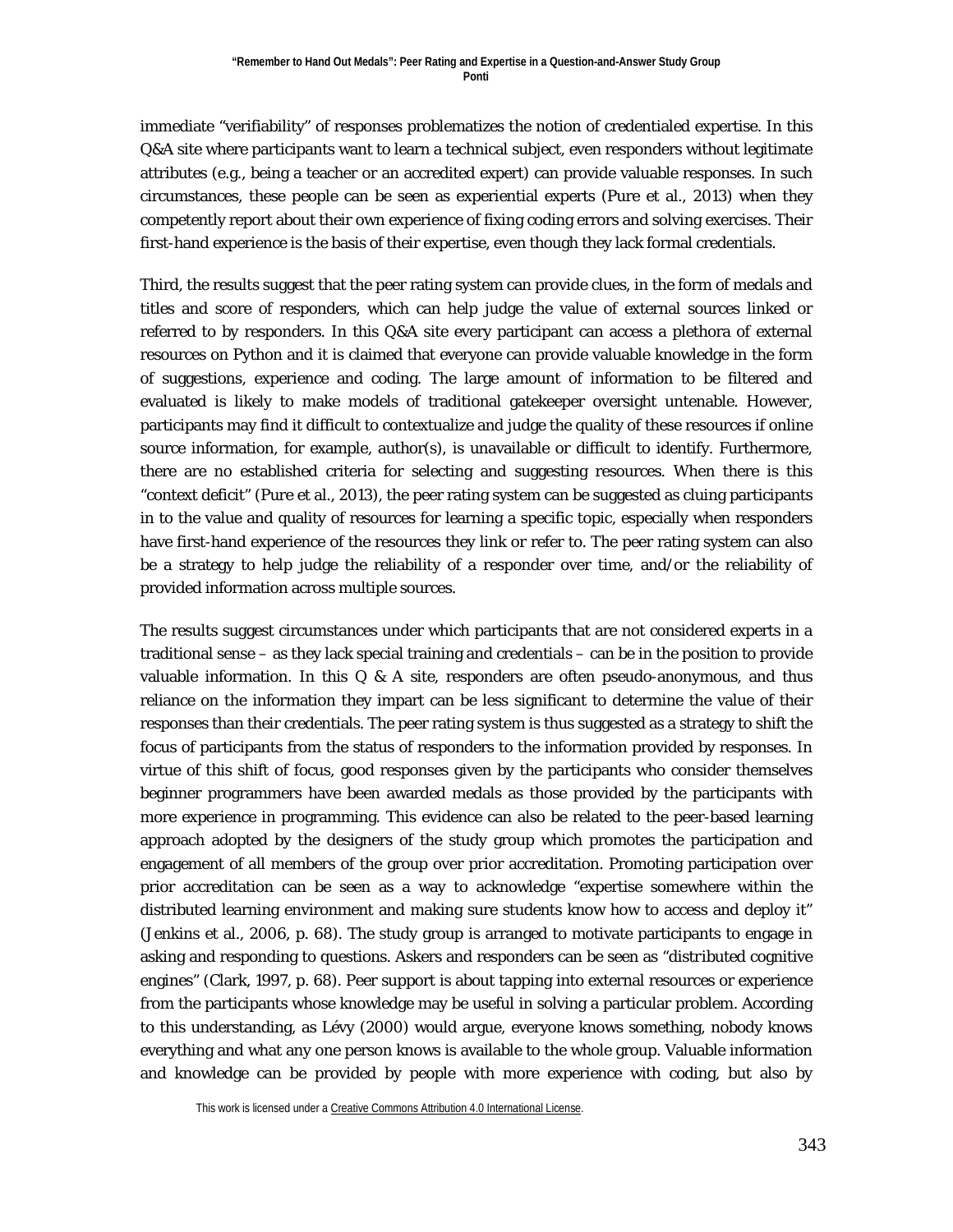beginners to programming. In this distributed cognitive environment medals can be seen as markers of quality that suggest which responses can be trusted. However, it can be argued that medals play this role more effectively depending on how participants give medals. For example, the use of medals does not avoid the potential for abuse or competition, such as creating fake accounts to inflate medal counts or colluding with friends to gain unearned medals. To avoid this abuse, the challenge would be to develop an algorithm that evaluates the medals awarded to participants to compute an overall credibility for each individual.

Finally, the results of SNA indicate that authority over this network is negligible: higher status based on higher SmartScore conveys no ability to shape the participation of others, nor can question posers steer their requests towards higher status participants. Participants self-select on both sides, providing an example of the virtues of open systems in the allocation of limited resources: time and expertise. The findings also suggest that self-selected best contributors do not need to be credentialed authorities on a topic but they can either act as hubs, pointing to authoritative external resources on a topic (Kleinberg, 1999), or they can act as experiential authorities (Pure et al., 2013). As argued by Pure et al., digital technologies are problematizing the notion of expertise because they change how information is disseminated and consumed. Whilst expertise has traditionally been considered the domain of a small group of individuals, now a host of web resources calls into question several indicators which people rely upon to signal expertise, such as credentials and job title. The open study group operates in a culture of linking and borrowing from other sources. Participants can consult directly with a number of external resources, representing different types of expertise ranging from tutorials produced by universities to software repositories put together by communities of programmers. The structure of the web itself – through the use of search engines and hyperlinks – encourages the crossvalidation of information across multiple sources in a way that de-emphasizes the notion of expertise as being invested in a single entity and opens up the possibility of value assessment being derived from peer rating.

Whilst a peer rating system holds the promise of being a mechanism to assess the value of responses and to support experiential expertise when traditional markers of expertise are not always clearly defined and identifiable, the risks of relying on such a system should also be considered. For instance, although the peer rating system can provide clues, in the form of medals, and titles and score of responders, which can help judge the value of responses, exclusive reliance on these indicators can be problematic. These clues can lead to responses being judged based on surface elements that are not necessarily indicative of information quality. Another risk may be that of equating the SmartScore with expertise or knowledge. Research found that people often rely on the endorsement of others when evaluating a piece of information, without engaging in independent evaluation (Metzger et al., 2010).

In the absence of credentialed experts, the promise held by the peer rating system in a learning environment relies on learners being able to interpret clues, especially medals, provided by unknown peers and which can be ambiguous. It has been found that information consumers who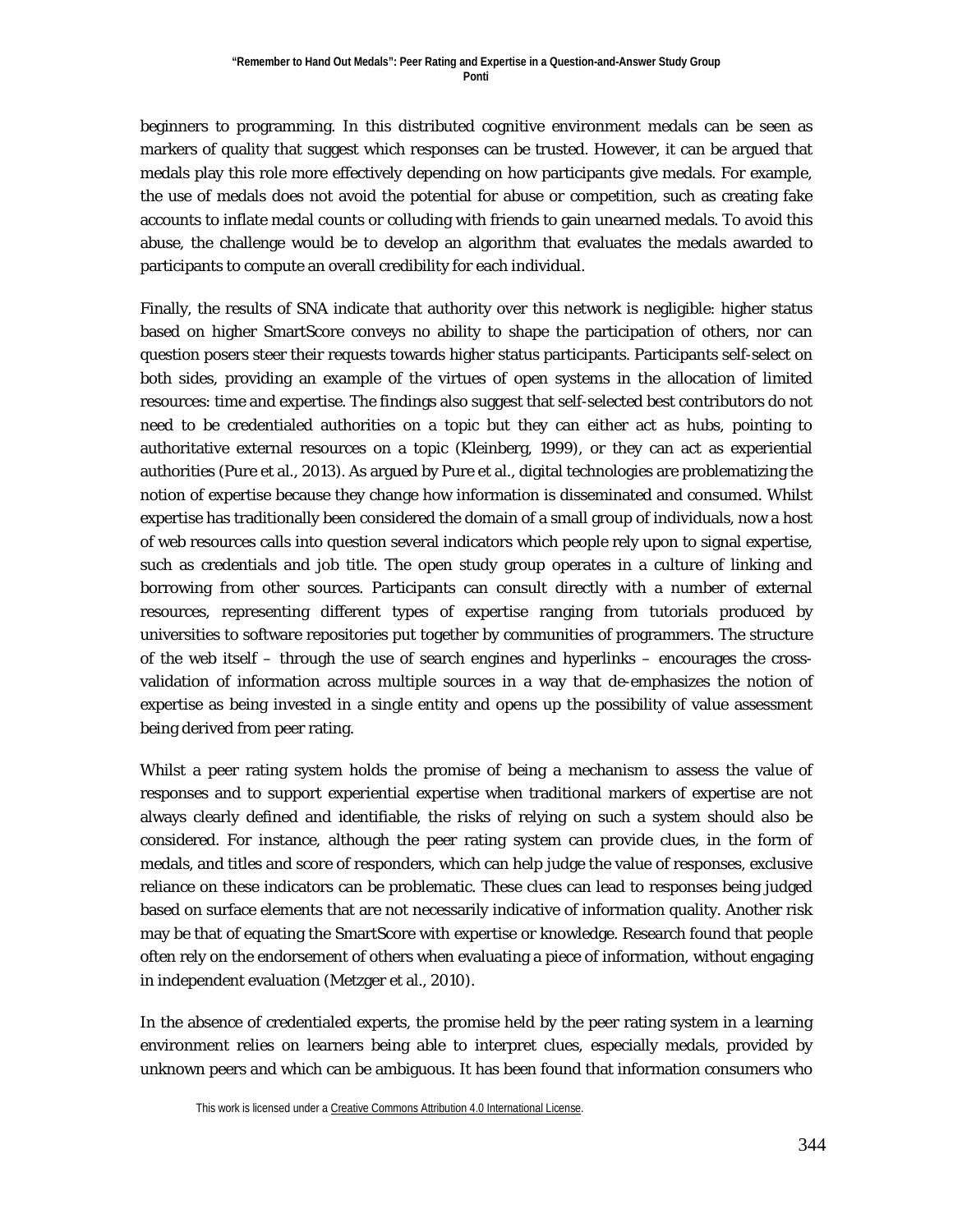have been shown to rely on the average star rating, without considering critical complementary information about the numbers of rating provided, can misinterpret simple aggregated commercial ratings (Flanagin et al*.*, 2011).

### **Conclusion**

In conclusion, from this study it is apparent that a peer rating system holds the potential to be a mechanism to assess the value of responses and support experiential expertise when traditional markers of expertise are not always clearly defined and identifiable. The examined situation seems to be in line with a transition from authority being vested only in credentialed intermediaries to a more bottom-up concept of expertise based on the experiences and contributions of many people. In contemporary social media environments, credentialed expertise can be complemented by other forms of authority, including experiential authority, which can be supported by unique features of social software. A group of people learning a programming language can be one of those situations in which credentialed expertise may be less important to peers than experiential authority. Useful answers originated from a diversity of individuals reporting on their own practicing of Python, even though none may be an expert in the traditional sense. Arguably, social software tools influence the notion of expertise by extending the range of individuals that can supply relevant information. For example, rating systems can make the contributions of uncredentialed individuals as relevant as those of credentialed and trained people (Pure et al., 2013). However, it is challenging to predict how these new forms of evaluation will develop further and what their implications will be. Consonant with the spirit of the 10 ideas for the 21st Century Education (Hampson et al., n.d.), evidence from this study supports the idea that learners informally advise and help each other and that schools should recognize the potential of harnessing these mentoring skills, to help students to work alongside teachers and take on roles that enable them to do things traditionally assigned to teachers, such as assessment.

Given the innovative nature of the study group, both from a pedagogical and technological perspective, it is argued that some important insights emerge from the results of this study. However, the limitations of this research are also recognized. It is an exploratory study and has, therefore, offered insights into the role played by a peer rating system in one particular Q&A site on a technical subject. Further examination is needed, for example, to map out the richness and complexity of giving medals, by studying this behavior from the standpoint of participants. Furthermore, it would be worth examining whether and under which circumstances the rating system harnesses the collective intelligence of a wide range of geographically dispersed and diverse learners, and dispenses with the need for external validation of knowledge by accredited intermediaries.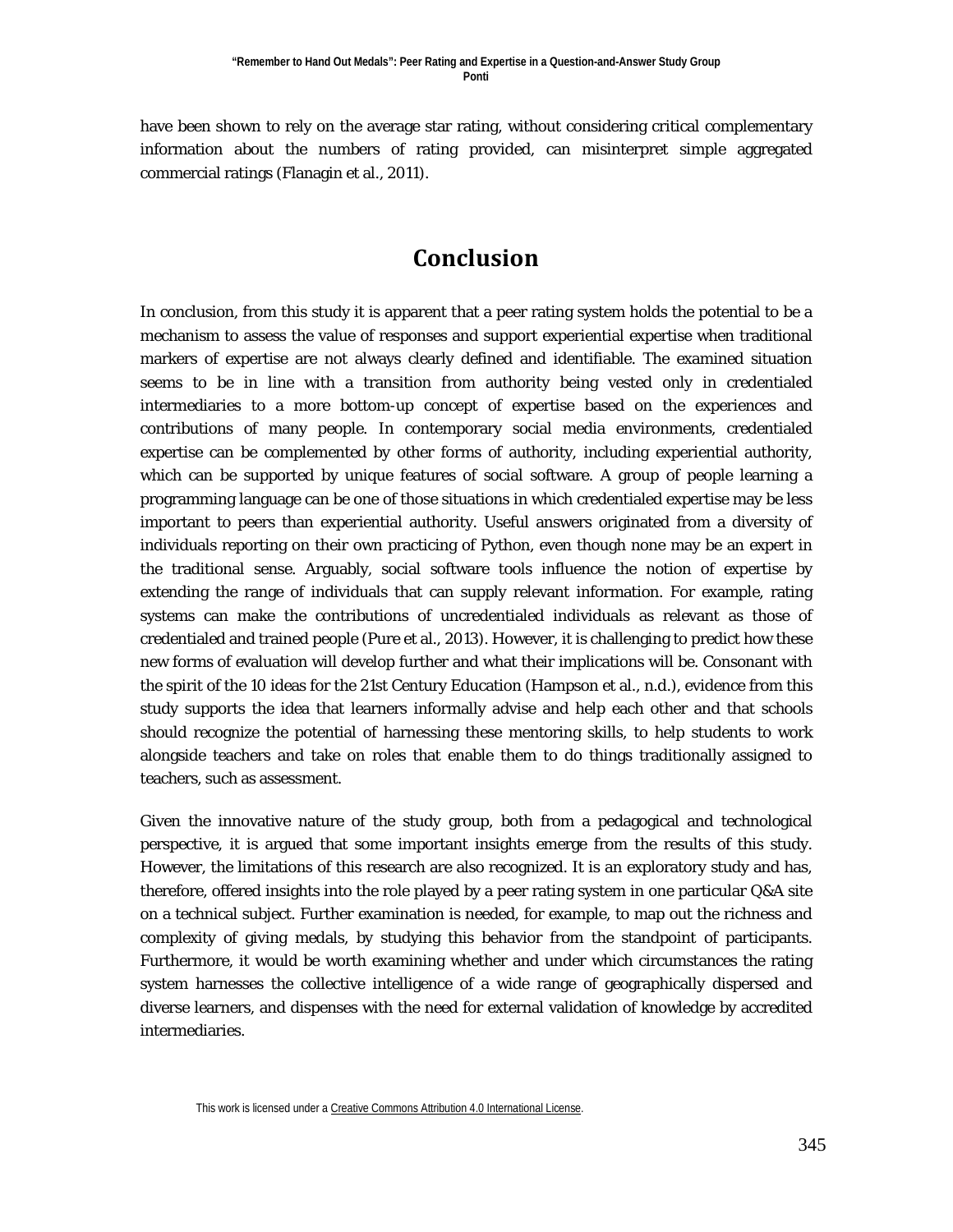## **Acknowledgments**

This project was funded by the Swedish Research Council, Grant N. 350-2012-246. Special thanks to Glenn Richard for providing valuable comments on his participation in the study group.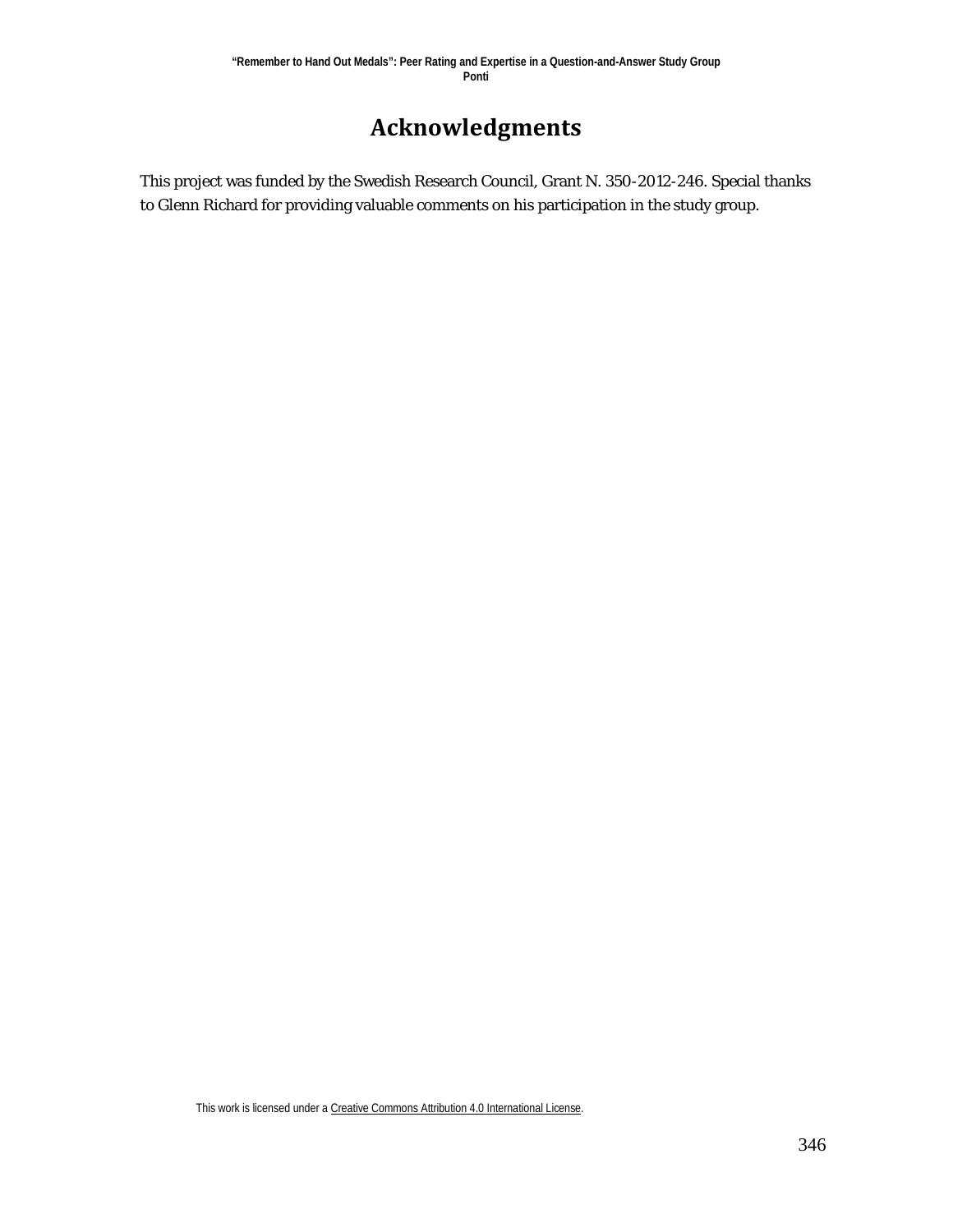### **References**

- Anderson, T., Rourke, L., Garrison, R., & Archer, W. (2001). Assessing teaching presence in a computer conferencing conferencing context. *JALN,* 5(2), 1-17.
- Adamic, L., Zhang, J., Bakshy, E, & Ackerman, M. S. (2008). Knowledge sharing and Yahoo Answers: Everyone knows something. *Proceedings of of the 17th International Conference on World Wide Web (WWW'08)* (pp. 665-674). New York: ACM Press.
- Aritajati, C., & Narayanan, N. H. (2013).Facilitating students' collaboration and learning in a question and answer system. *Proceedings of the 2013 Conference on Computer Supported Cooperative Work companion* (pp. 101-106). New York: ACM Press.
- Barr, J., & Gunawardena, A. (2012). Classroom salon: A tool for social collaboration. *Proceedings of the 43rd ACM Technical Symposium on Computer Science Education (SIGCSE '12)* (pp. 197-202)*.* New York: ACM Press.
- Bigham, J.P., Jayant, C., Ji, H., Little, G., Miller, A., Miller, R.C., Miller, R., Tatarowicz, A., White, B., White, S., & Yeh, T. (2010). VizWiz: Nearly real-time answers to visual questions. *Proceedings of the 23rd annual ACM symposium on User Interface Software and Technology* (pp. 333-342). New York: ACM Press.
- Broder, A., Kumar, R., Maghoul, F., Raghavan, P., Rajagopalan, S., Stata, R., Tomkins, A., & Wiener, J. (2000). Graph structure in the Web. *Computer Networks,* 33(1-6), 309-320.
- Cho, K., & Schunn, C. D. (2007). Scaffolded writing and rewriting in the discipline: A web-based reciprocal peer review system. *Computers and Education*, 48(3), 409–426.
- Clark, A. (1997). *Being there: Putting brain, body and world together again*. Cambridge, MA: MIT Press.
- Deterding, S., Sicart, M., Nacke, L., O'Hara, K., & Dixon, D. (2011). Gamification: Using gamedesign elements in non-gaming contexts. *Proceedings of CHI' 11 Extended Abstracts on Human Factors in Computing Systems* (pp. 2425-2428). New York: ACM Press.
- Flanagin, A.J., Metzger, M.J., Pure, R., & Markov, A. (2011). User-generated ratings and the evaluation of credibility and product quality in ecommerce transactions. *Proceeding of 44th Hawaii International Conference on System Sciences (HICSS)*. DOI: 10.1109/HICSS.2011.474.
- Fricker, R. (2008). Sampling methods for web and e-mail surveys. In N. Fielding, R. M. Lee, & G. Blank (Eds.), *The SAGE handbook of online research methods* (pp. 195–217). London: Sage.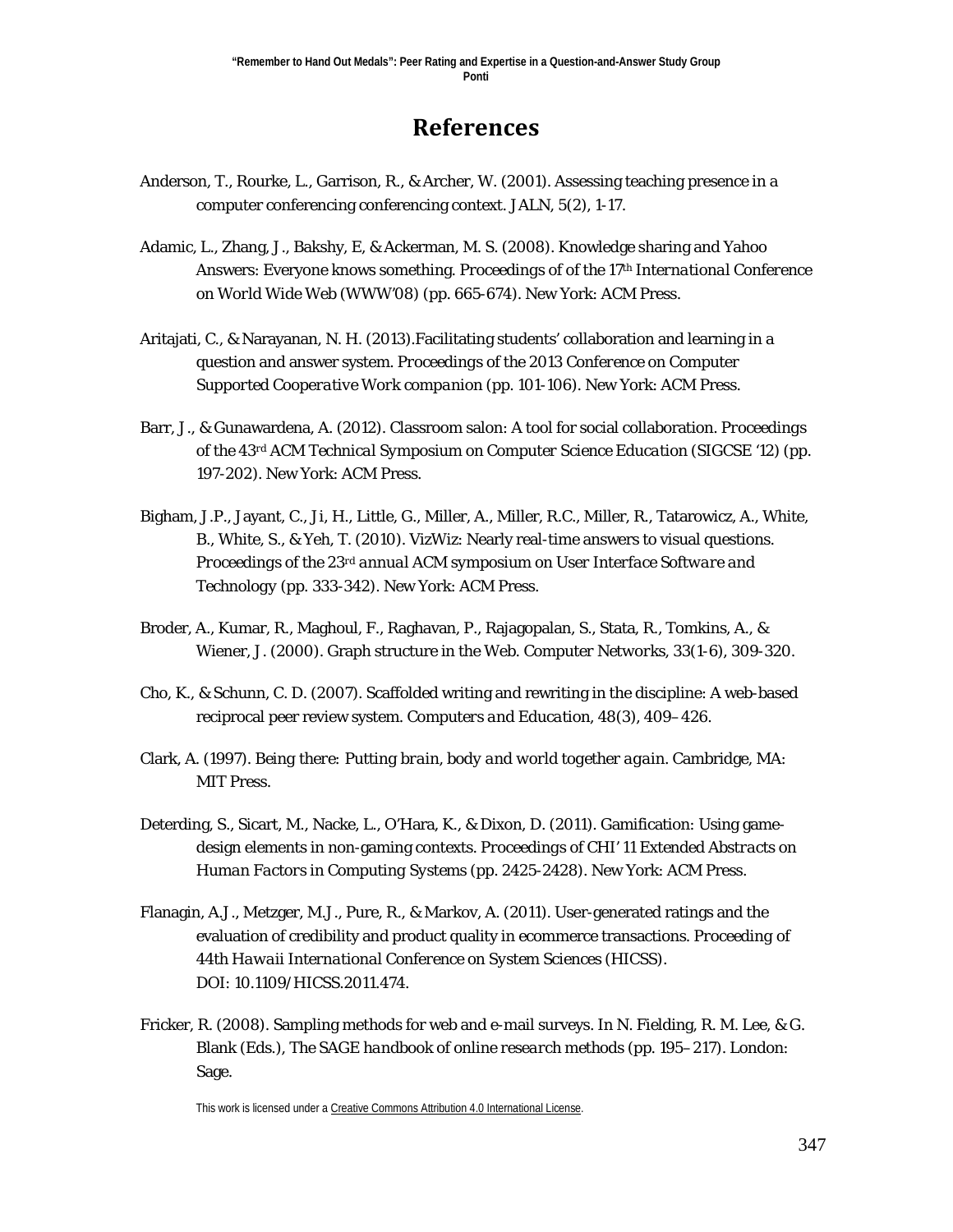- Greeno, J. G., Collins, A. M., & Resnick, L. B. (1996). In D. C. Berliner, & R. C. Calfee (Eds.)*, Cognition and learning. Handbook of educational psychology* (pp. 15 – 46). New York: MacMillan.
- Hampson, M., Patton, A., & Shanks, L. (n.d.). *10 Ideas for 21st century education*. Innovation Unit. Retrieved from [http://www.innovationunit.org/sites/default/files/10%20Ideas%20for%2021st%20Cent](http://www.innovationunit.org/sites/default/files/10%20Ideas%20for%2021st%20Century%20Education.pdf) [ury%20Education.pdf](http://www.innovationunit.org/sites/default/files/10%20Ideas%20for%2021st%20Century%20Education.pdf)
- Ioana Muntean, C. (2011). Raising engagement in e-learning through gamification. *Proceedings of the 6th International Conference on Virtual Learning ICVL* (pp. 323 – 329). Retrieved from [http://icvl.eu/2011/disc/icvl/documente/pdf/met/ICVL\\_ModelsAndMethodologies\\_pap](http://icvl.eu/2011/disc/icvl/documente/pdf/met/ICVL_ModelsAndMethodologies_paper42.pdf) [er42.pdf](http://icvl.eu/2011/disc/icvl/documente/pdf/met/ICVL_ModelsAndMethodologies_paper42.pdf)
- Lee, U., Kang, H., Yi, E., Yi, M.Y., & Kantola, J. (2012). Understanding mobile Q&A usage: An exploratory study. *Proceedings of the SIGCHI Conference on Human Factors in Computing Systems* (pp. 3215 – 3224). New York: ACM Press.
- Lévy, P. (2000). *Collective intelligence: Mankind emerging world in cyberspace.* New York: Perseus.
- Kapp, K. M. (2012). *The gamification of learning and instruction: Game-based methods and strategies for training and education*. San Francisco, CA: Wiley.
- Kleinberg (1999). Hubs, authorities, and communities. *ACM Computing Surveys (CSUR) 31*(4), article 5. Doi:10.1145/345966.345982.
- Kop, R., Fournier, H., & Fai Mak, J. S. (2011). A pedagogy of abundance or a pedagogy to support human beings? Participant support on massive open online courses. *International Review of Research in Open and Distance Learning, 12*(7), 74-93. Retrieved from [http://www.irrodl.org/index.php/irrodl/article/view/1041/2025.](http://www.irrodl.org/index.php/irrodl/article/view/1041/2025)
- Mamykina, L., Manoim, B., Mittal, M., Hripcsak, G., & Hartmann, B. (2011). Design lessons from the fastest Q&A site in the west. *Proceedings of ACM CHI 2011 Conference on Human Factors in Computing Systems* (pp. 2857 – 2866). New York: ACM Press.
- Mason, R. (1991). Analysing computer conferring interactions. *Computers in Adult Education and Training* 2(3), 161–173.
- Maton, K. (2000). Languages of legitimation: The structuring significance for intellectual fields of strategic knowledge claims. *British Journal of Sociology of Education*, *21*(2), 147–167. DOI:10.1080/713655351.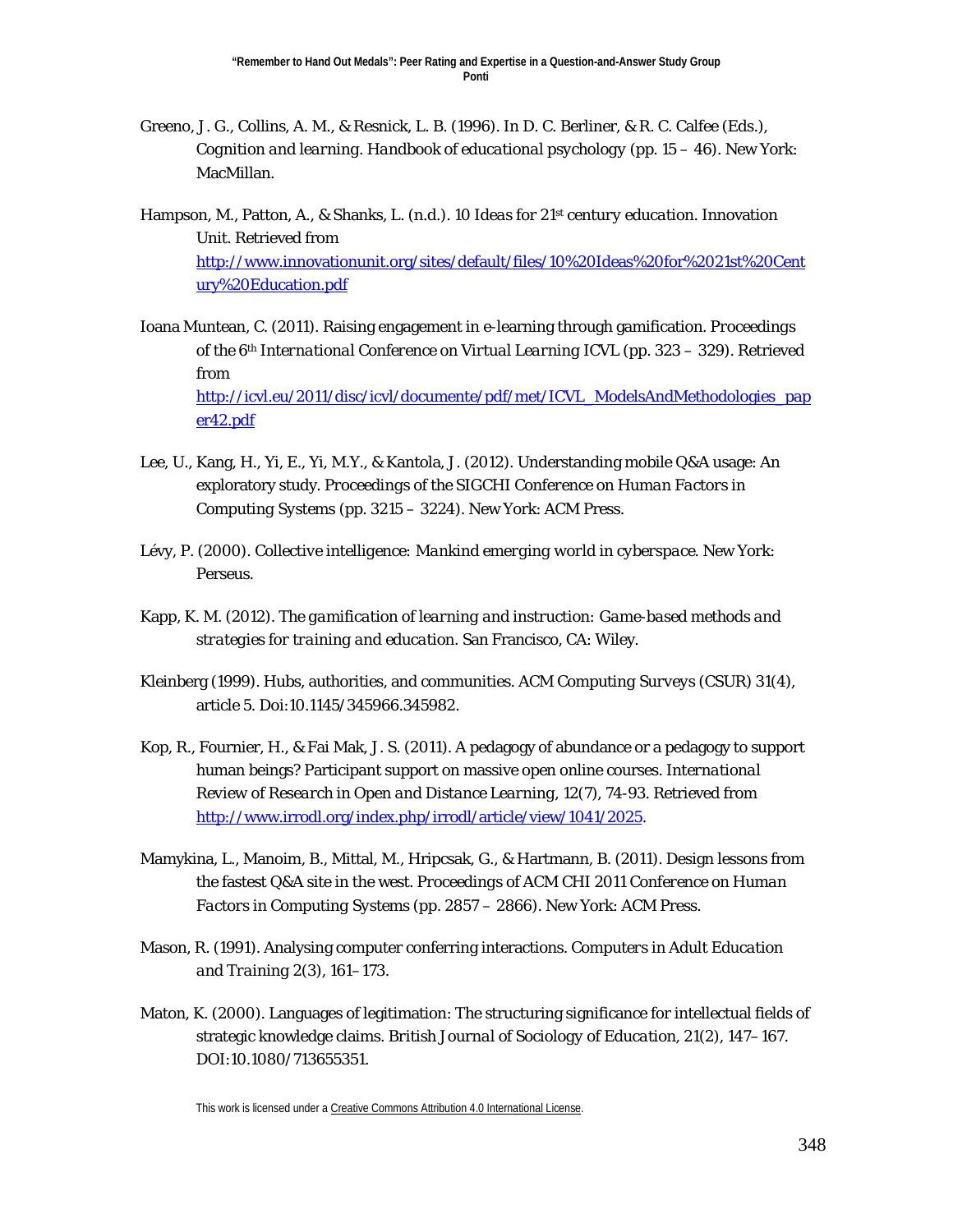- Metzger, M.J., Flanagin, A.J., & Medders, R. (2010. Social and heuristic approaches to credibility evaluation online. *Journal of Communication, 60*(3), 413–439.
- Morris, M.R., Teevan, J., & Panovich, K. (2010). What do people ask their social networks, and why? A survey of status message Q&A behavior. *Proceedings of ACM CHI 2010 Conference on Human Factors in Computing Systems* (pp. 1739–1748). New York: ACM Press.
- Nichols, J., & Kang, J-H. (2012). Asking questions of targeted strangers on social networks. *Proceedings of ACM CSCW'12 Conference on Computer-Supported Cooperative Work* (pp. 999–1002). New York: ACM Press.
- Panovich, K., Miller, R., & Karger, D. (2012). Tie strength in question & answer on social network sites. *Proceedings of ACM CSCW'12 Conference on Computer-Supported Cooperative Work* (pp. 1057–1066). New York: ACM Press.
- Paisley, V. (2013). Gamification of tertiary courses: An exploratory study of learning and engagement. In H. Carter, M. Gosper, & J. Hedberg (Eds.), *Proceedings of the 30th ASCILITE Conference* (pp. 671–675). Macquarie University, AU.
- Patton, M.Q. (2002). *Qualitative evaluation and research methods*. London: Sage.
- Paul, S.A., Hong, L., & Chi, E.H. (2012). Is Twitter a good place for asking questions? A characterization study. *Proceedings of ICWSM 2011* (pp. 1–4). AAAI Press.
- Pure, R. A., Markov, A. R., Mangus, J. M., Metzger, M. J., Flanagin, A.J., & Hartsell, E. H. (2013). Understanding and evaluating source expertise in an evolving media environment. In T. Takševa (Ed.), *Social software and the evolution of user expertise: Future trends in knowledge creation and dissemination* (pp. 37–51). Hershey, PA: IGI Global.
- Radoff, J. (2011). *Gamification*. [http://radoff.com/blog/2011/02/16/gamification.](http://radoff.com/blog/2011/02/16/gamification) Retrieved March 21, 2013. (Web log message).
- Rourke, L., Anderson, T., Garrison, D.R., & Archer, W. (2003). Methodological issues in the content analysis of computer conference transcripts. In D. R. Garrison, & T. Anderson (Eds.), *E-learning in the 21st century* (pp. 129–152). London: Routledge Falmer.
- Simões, J., Redondo, R. D., & Vilas, A. F. (2013). A social gamification framework for a K-6 learning platform. *Computers in Human Behavior, 29*(2), 345–353.
- Wenger, E., Trayner, B., & de Laat, M. (2011). *Promoting and assessing value creation in communities and networks: A conceptual framework*. Rapport 18. Ruud de Moor Centrum, Open University, The Netherlands.

This work is licensed under [a Creative Commons Attribution 4.0 International License.](http://creativecommons.org/licenses/by/4.0/)